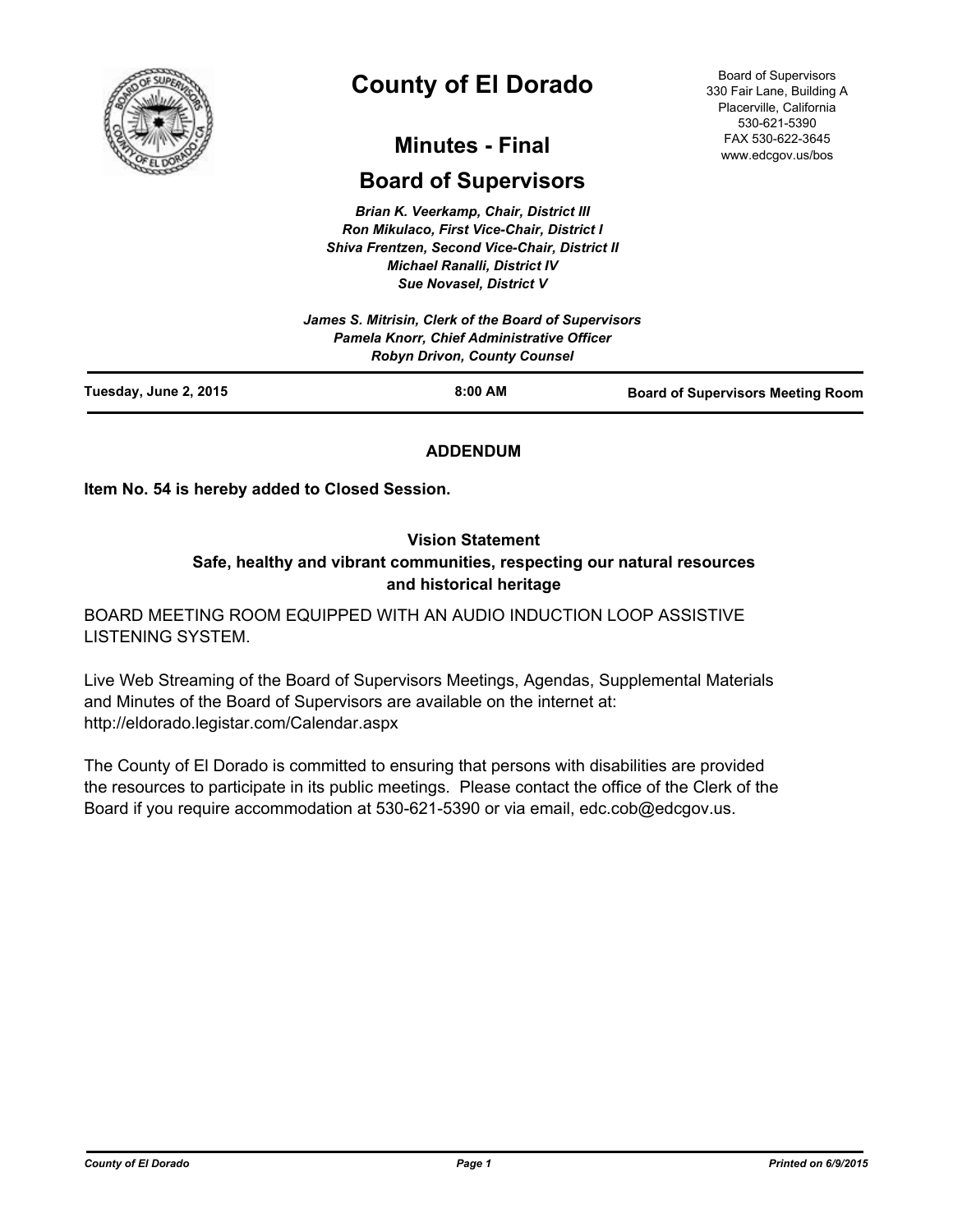Public comment will be received on each agenda item listed under Department Matters as it is called. Principal party on each side of an issue (where applicable) is allocated 10 minutes to speak, individual comments are limited to 3 minutes, and individuals speaking for a group are allocated 5 minutes. (Adopted 8/10/93) Except with the consent of the Board, individuals shall be allowed to speak to an item only once. Upon completion of public comment the matter shall be returned to the Board for deliberation. Members of the public shall not be entitled to participate in that deliberation, or be present at the podium during such deliberation, except at the invitation of the Board for a point of clarification or question by the Board. Matters not on the agenda may be addressed by the general public during the Open Forum. Public comments during Open Forum are limited to three minutes per person. Public comment on items scheduled for Closed Session will be received promptly at 8:00 A.M. before the Board recesses to Closed Session. The Board reserves the right to waive said rules by a majority vote.

Materials related to an item on this Agenda submitted to the Board of Supervisors after distribution of the agenda packet are available for inspection during normal business hours in the public viewing packet located in the foyer of Building A, 330 Fair Lane, Placerville or in the Board Clerk's Office located at the same address. Such documents are also available on the Board of Supervisors' Meeting Agenda webpage subject to staff's ability to post the documents before the meeting.

The Board of Supervisors is concerned that written information submitted to the Board the day of the Board meeting may not receive the attention it deserves The Board Clerk cannot guarantee that any FAX, email, or mail received the day of the meeting will be delivered to the Board prior to action on the subject matter.

The Board meets simultaneously as the Board of Supervisors and the Board of Directors of the Air Quality Management District, In-Home Supportive Services, Public Housing Authority, Redevelopment Agency and other Special Districts.

For Purposes of the Brown Act § 54954.2 (a), the numbered items on this Agenda give a brief description of each item of business to be transacted or discussed. Recommendations of the staff, as shown, do not prevent the Board from taking other action.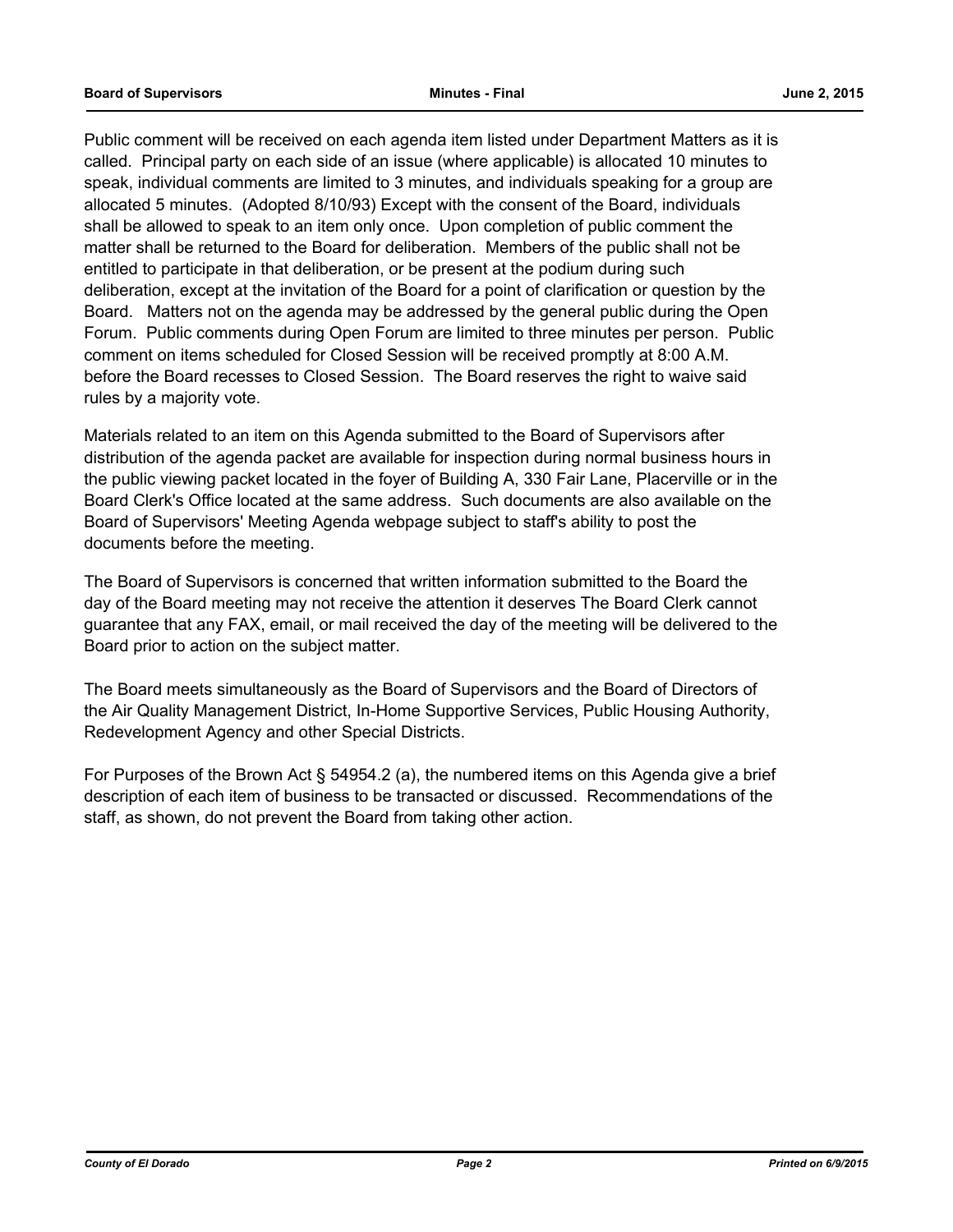#### **8:03 A.M. - CALLED TO ORDER AND RECESSED TO CLOSED SESSIONS**

Present: 5 - Supervisor Mikulaco, Supervisor Veerkamp, Supervisor Frentzen, Supervisor Ranalli and Supervisor Novasel

### **9:40 A.M. - RECONVENED TO OPEN SESSION AND CLOSED SESSION REPORTS**

Present: 5 - Supervisor Mikulaco, Supervisor Veerkamp, Supervisor Frentzen, Supervisor Ranalli and Supervisor Novasel

#### **INVOCATION AND PLEDGE OF ALLEGIANCE TO THE FLAG**

**Pastor Dave Cooke of the Cold Springs Community Church gave the Invocation. Supervisor Frentzen led the Pledge of Allegiance to the Flag.**

#### **ADOPTION OF THE AGENDA AND APPROVAL OF CONSENT CALENDAR**

*Public Comment: L. Weitzman*

**A motion was made by Supervisor Frentzen, seconded by Supervisor Novasel to Adopt the Agenda and Approve the Consent Calendar with the following changes: Continue items 3, 11 and 47 to June 9, 2015. Pull item 4 for discussion. Continue item 13 off calendar. Register a No Vote for Supervisor Mikulaco on the following items: 21, 27, 28, 29, 30, 31, 32.**

**Yes:** 5 - Mikulaco, Veerkamp , Frentzen, Ranalli and Novasel

The Board may make any necessary additions, deletions or corrections to the agenda including moving items to or from the Consent Calendar and adopt the agenda with one single vote. A Board member may request an item be removed from the Consent Calendar for discussion and possible action, and the item will be moved from Consent and heard as a separate item with Department Matters. Any member of the public may ask to address an item on the Consent Calendar prior to Board action.

## **OPEN FORUM**

*Public Comment: R. Bender, R. Schuk, R. Eghert-Calhan, J. Stanton, C. Bass, J. Gardner, L. Weitzman, K. Petree, P. Freeman*

**Open Forum is an opportunity for members of the public to address the Board of Supervisors on subject matter that is not on their meeting agenda and within their jurisdiction. The Board reserves the right to impose a reasonable limit of time afforded to any topic or individual speaker.**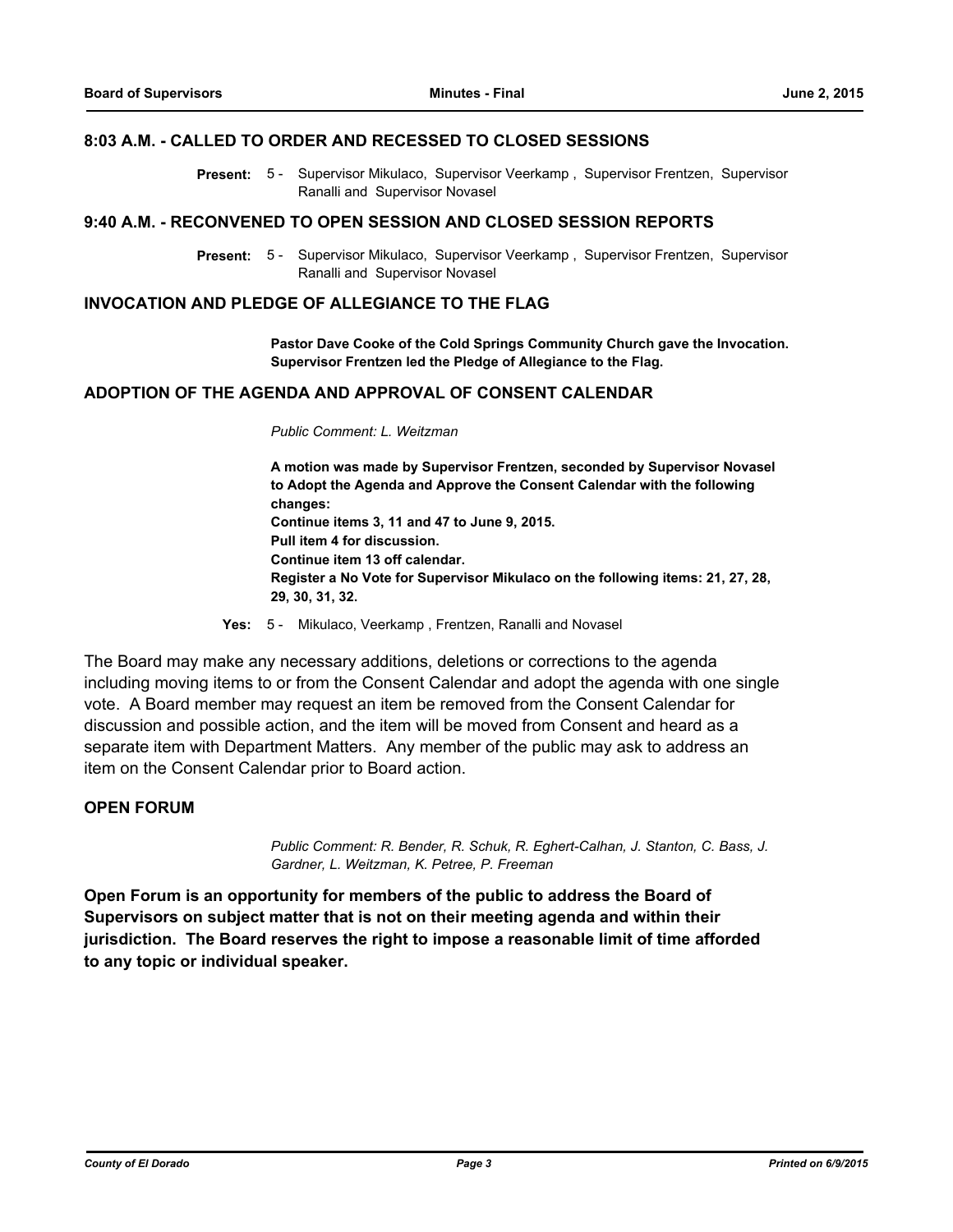#### **DEPARTMENT/SUPERVISOR REPORTS**

**Joe Harn, Auditor-Controller, spoke to the Board regarding the status of the claims procedure ordinance. He also spoke about the Board's policy on tuition reimbursement for County employees.**

**Vickie Sanders, Parks Manager, announced that they have applied for several grants for the Rubicon. The have received a grant in the amount of \$712,000. They have also applied for grants for the SPTC Rail Corridor for patrols for motorized activity on non-motorized trails. A grant for the patrol was awarded for approximately \$100,000.**

**Supervisor Novasel attended the Mental Health Commission meeting. There will be a Homeless Warm Center discussion this Thursday in South Lake Tahoe.**

**She announced that Forebay Park, the newest County park, which is located in Pollock Pines is having a meeting tonight at 5:30 p.m. at the park regarding what can be done for the future of the park.**

**Supervisor Frentzen attended the Shingle Springs/Cameron Park Chamber of Commerce luncheon.** 

**She also attended a workshop which discussed how to bring economic vitality to agriculture.**

**Supervisor Mikulaco attended the California State Association of Counties legislative conference.**

**Supervisor Veerkamp attended the Sacramento Area Council on Governments meeting which discussed two items: SB16 the Transportation Funding bill in California and agricultural and rural connections strategy. He is asking for Board input.**

**He also attended a meeting with the US Forest Services Environmental group regarding the proposed EIS.**

**He also attended the Memorial Day celebration.**

**There is a strategic planning public outreach specialist who is very willing to work with the Board regarding the public outreach component of the strategic plan.**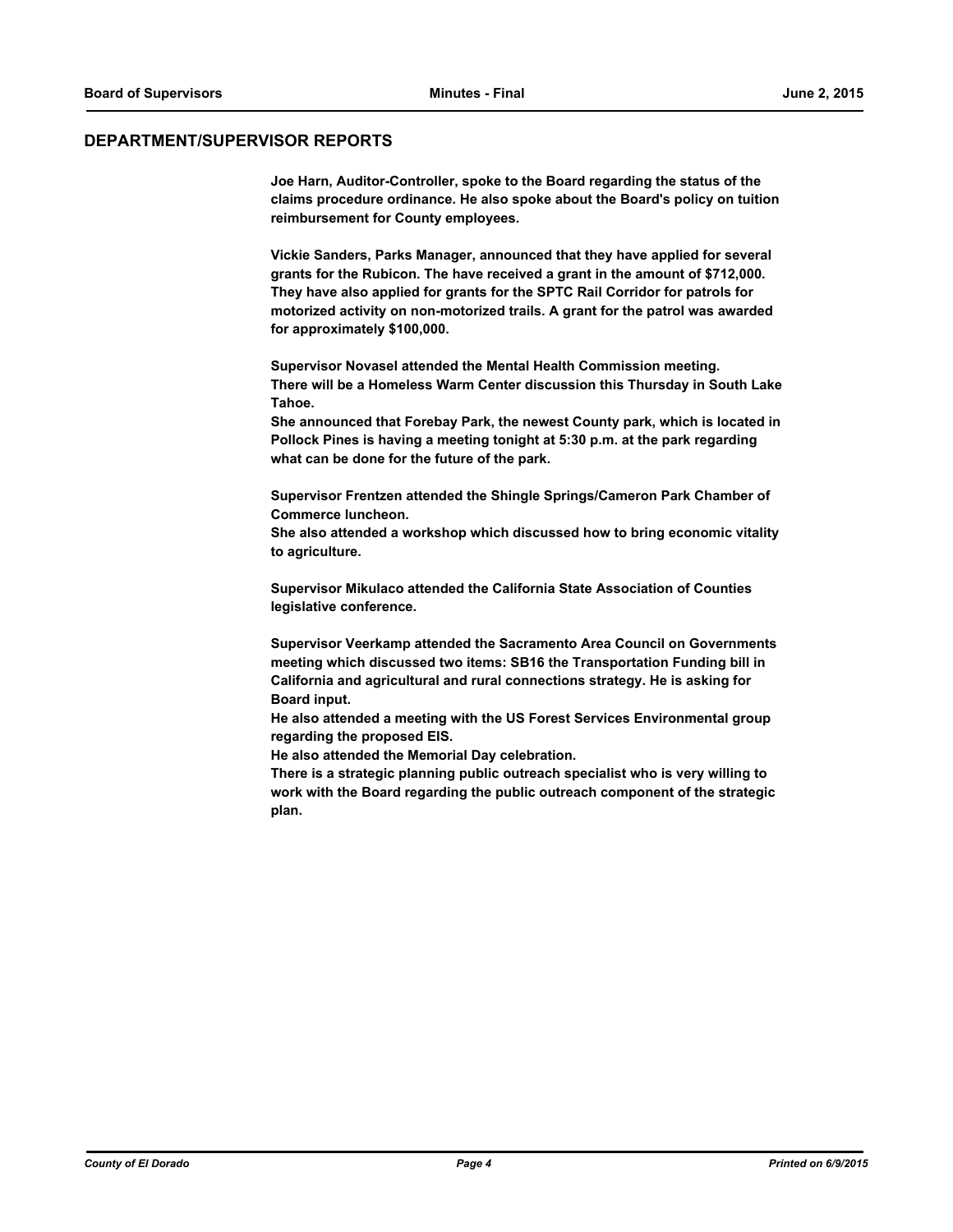## **CONSENT CALENDAR**

**1.** [15-0669](http://eldorado.legistar.com/gateway.aspx?m=l&id=/matter.aspx?key=19841) Clerk of the Board recommending the Board approve the Minutes from the special meeting of the Board of Supervisors on May 18, 2015 and the regular meeting of the Board of Supervisors on May 19, 2015.

**This matter was Approved on the Consent Calendar.**

## **GENERAL GOVERNMENT - CONSENT ITEMS**

**2.** [15-0444](http://eldorado.legistar.com/gateway.aspx?m=l&id=/matter.aspx?key=19616) Auditor-Controller recommending the Board authorize the Auditor-Controller to remove the fixed assets listed on the attached schedule from the County's fixed asset records. (Cont. 5/12/15, Item 2)

**This matter was Approved on the Consent Calendar.**

**3.** [15-0586](http://eldorado.legistar.com/gateway.aspx?m=l&id=/matter.aspx?key=19758) Auditor-Controller recommending the Board receive and file the El Dorado County Property Tax Apportionment and Allocation System Audit Report from July 1, 2006 through June 30, 2013.

> **This matter was Continued to June 9, 2015 upon Approval of the Consent Calendar.**

**4.** [15-0536](http://eldorado.legistar.com/gateway.aspx?m=l&id=/matter.aspx?key=19708) Chief Administrative Office, Facilities Division, recommending the Board consider the following:

> 1) Make findings pursuant to Ordinance Code 3.13.030 that the ongoing aggregate of the work to be performed under this Agreement is not sufficient to warrant the addition of permanent staff; and 2) Authorize the Purchasing Agent to sign Amendment II to Agreement for Services No. 381-S1310 with ADA Compliance Consultants, Inc. for on-call Americans with Disabilities Act compliance consulting services increasing compensation by \$88,000, for an amended not to exceed amount of \$148,000 and extending the term for an amended expiration of December 31, 2016.

**FUNDING:** Accumulative Capital Outlay Fund.

**A motion was made by Supervisor Ranalli, seconded by Supervisor Novasel to Approve this matter.**

- **Yes:** 4 Mikulaco, Veerkamp , Ranalli and Novasel
- **Noes:** 1 Frentzen
- **5.** [15-0567](http://eldorado.legistar.com/gateway.aspx?m=l&id=/matter.aspx?key=19739) Chief Administrative Office, Procurement and Contracts Division, presenting a list of County surplus property and recommending the Board so declare and authorize disposal of same in accordance with the procedures outlined in the County's Purchasing Ordinance, Chapter 3.12 and Section 3.12.220 thereof.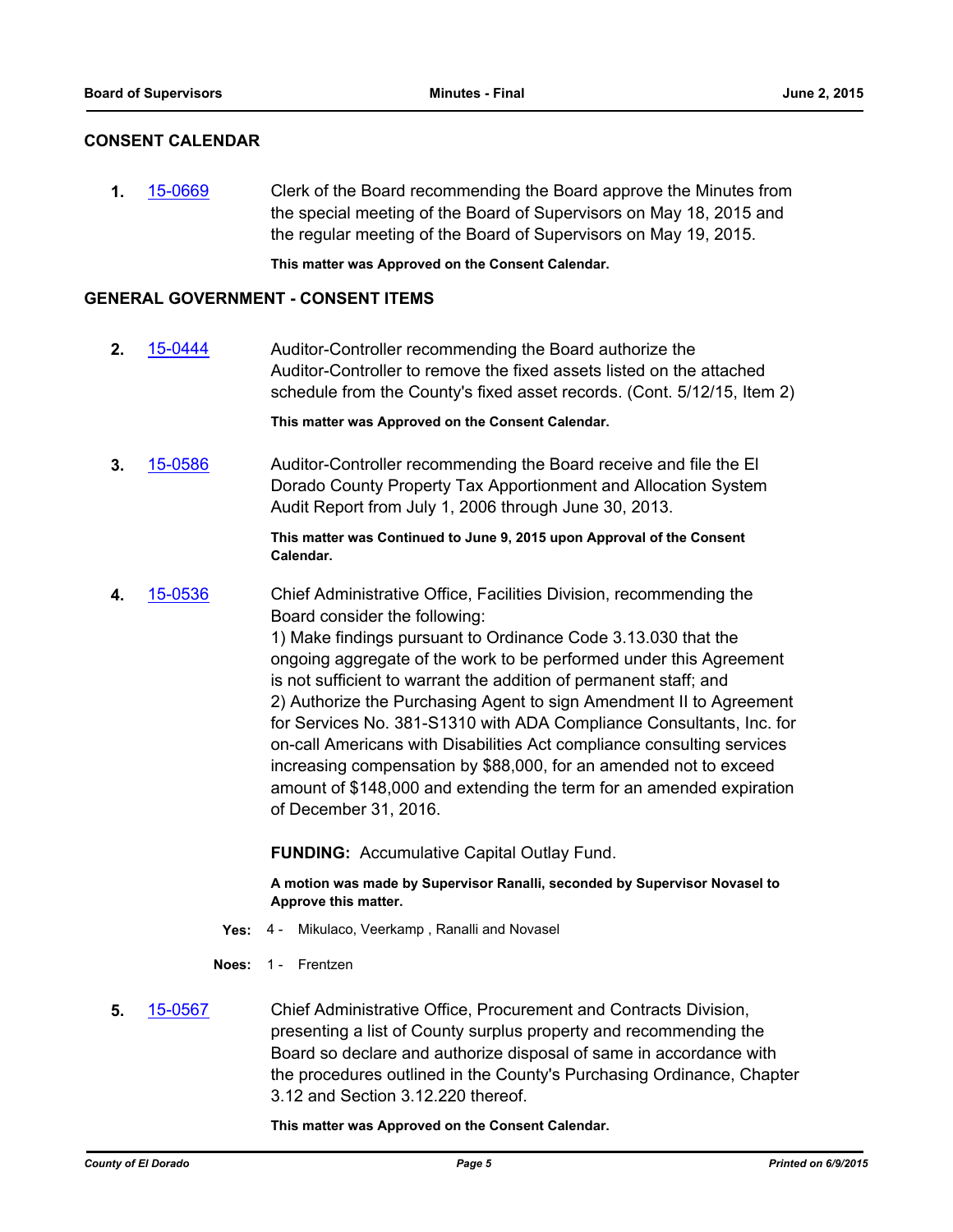**6.** [15-0601](http://eldorado.legistar.com/gateway.aspx?m=l&id=/matter.aspx?key=19773) Chief Administrative Office, Procurement and Contracts on behalf of Community Development Agency, Transportation Division, recommending the Board consider the following: 1) Award Bid No. 15-863-050 for the purchase of Fleet Tires - Automotive, Light Truck and Miscellaneous Tires and Tire Studding Services to the sole qualified bidder, Sierra Nevada Tire & Wheel of Placerville, CA; 2) Authorize the Purchasing Agent to issue a blanket purchase order in the amount of \$260,000.00 for a two year period following Board approval; and 3) Authorize the Purchasing Agent to increase the blanket purchase order on an "as needed" basis during the awarded period as long as funding is available within the requesting department's budget.

**FUNDING:** Fleet Internal Service Fund - Operations.

**This matter was Approved on the Consent Calendar.**

**7.** [15-0602](http://eldorado.legistar.com/gateway.aspx?m=l&id=/matter.aspx?key=19774) Chief Administrative Office, Procurement and Contracts on behalf of Community Development Agency, Transportation Division, recommending the Board consider the following:

> 1) Award Bid No. 15-288-055 for the purchase of Polymer Modified Rejuvenating Asphaltic Emulsion to the low qualified bidder, Western Emulsion Incorporated of Dana Point, CA for both the East and West Slopes Categories;

2) Authorize the Purchasing Agent to issue a blanket purchase order in the amount of \$725,000.00 for a one year term following Board approval; and

3) Authorize the Purchasing Agent to increase the blanket purchase order on an "as needed" basis during the awarded period as long as funding is available within the requesting department's budget.

**FUNDING: Road Fund Discretionary.**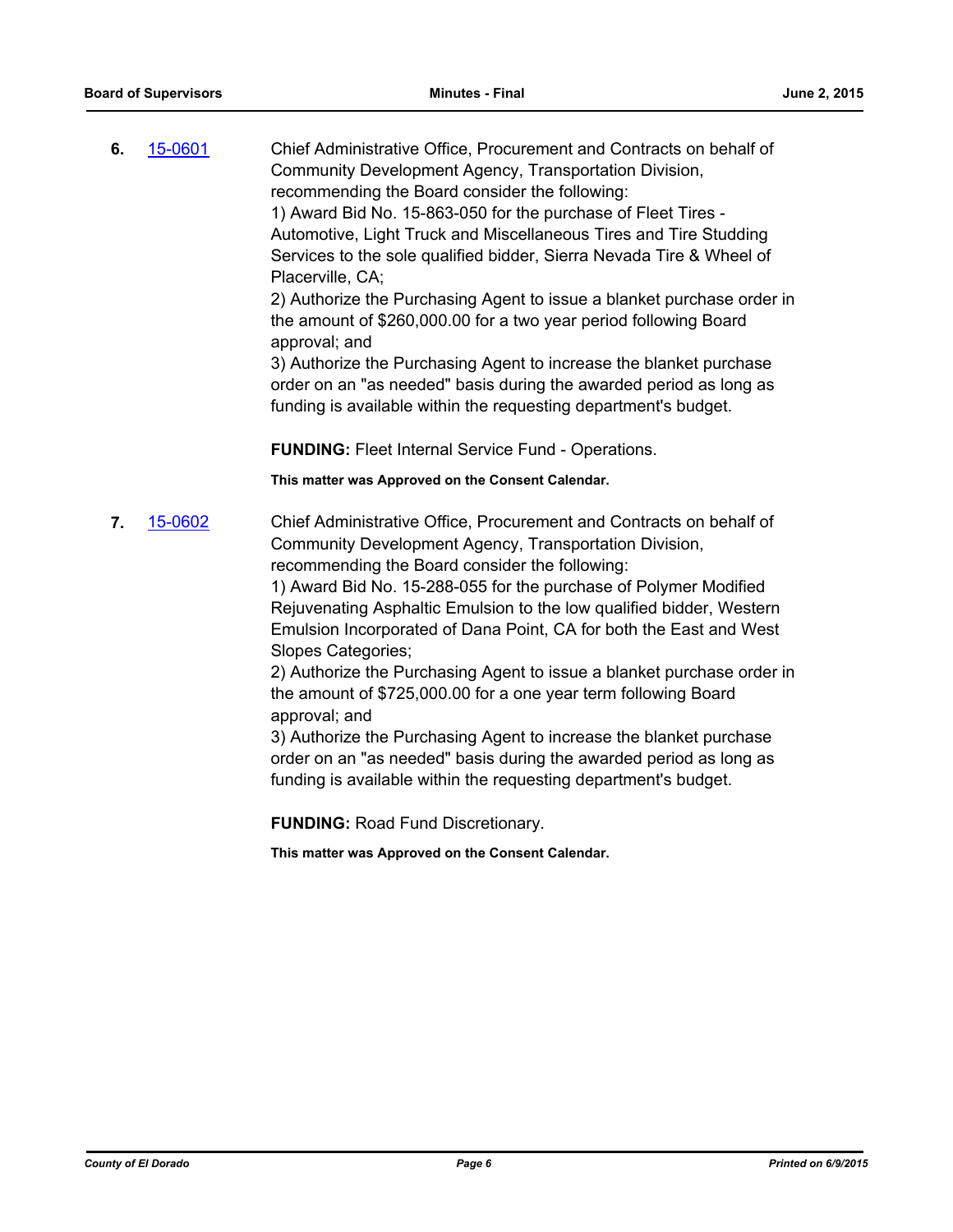**8.** [15-0619](http://eldorado.legistar.com/gateway.aspx?m=l&id=/matter.aspx?key=19791) Chief Administrative Office, Procurement and Contracts on behalf of Community Development Agency - Transportation Division, recommending the Board consider the following: 1) Award Bid No. 15-070-058 for the purchase of one (1) International Truck equipped with a hookloader system and hooklift hot patch truck body to the sole qualified bidder, Riverview International Trucks, LLC of West Sacramento, CA; and 2) Authorize the Purchasing Agent to sign a purchase order in the amount of \$218,478.98 (plus all fees and taxes, estimated not to exceed \$17,000.00) for a one time purchase following Board approval.

**FUNDING:** Road Fund Discretionary.

#### **This matter was Approved on the Consent Calendar.**

**9.** [15-0666](http://eldorado.legistar.com/gateway.aspx?m=l&id=/matter.aspx?key=19838) Chief Administrative Office, Procurement and Contracts Division and Facilities Division, recommending the Board consider the following pertaining to Job Order Contracting:

1) Adopt the bid, specifications and contract documents;

2) Approve and authorize the Chair to sign the bid documents; and 3) Authorize advertisement for construction bids (Bid Numbers: 15-968-035, 15-968-036 & 15-968-037).

**FUNDING:** Accumulated Capital Outlay Fund.

**This matter was Approved on the Consent Calendar.**

**10.** [15-0678](http://eldorado.legistar.com/gateway.aspx?m=l&id=/matter.aspx?key=19850) Chief Administrative Office recommending the Board approve a letter of support for Assembly Bill 301, which would allow the buyer and seller of a property with a habitable structure in the State Responsibility Area to negotiate the Fire Prevention Fee as one of the terms of the sale. It would also require CAL FIRE to notify fee payers that they are allowed to negotiate the fee if there is a transfer of ownership.

**This matter was Approved on the Consent Calendar.**

**11.** [15-0671](http://eldorado.legistar.com/gateway.aspx?m=l&id=/matter.aspx?key=19843) Chief Administrative Office recommending the Board adopt new policy C-19, Design-Build Contracts - Conflict of Interest, to establish guidelines, as required under California Public Contract Code section 22162 for a standard organizational conflict-of-interest policy, consistent with applicable law, regarding the ability of a person or entity to submit a proposal as a design-build entity or to join a design-build team ("Proposer") for a design-build project procured pursuant to California Public Contract Code section 22160 et seq.

## **FUNDING:** N/A

**This matter was Continued to June 9, 2015 upon Approval of the Consent Calendar.**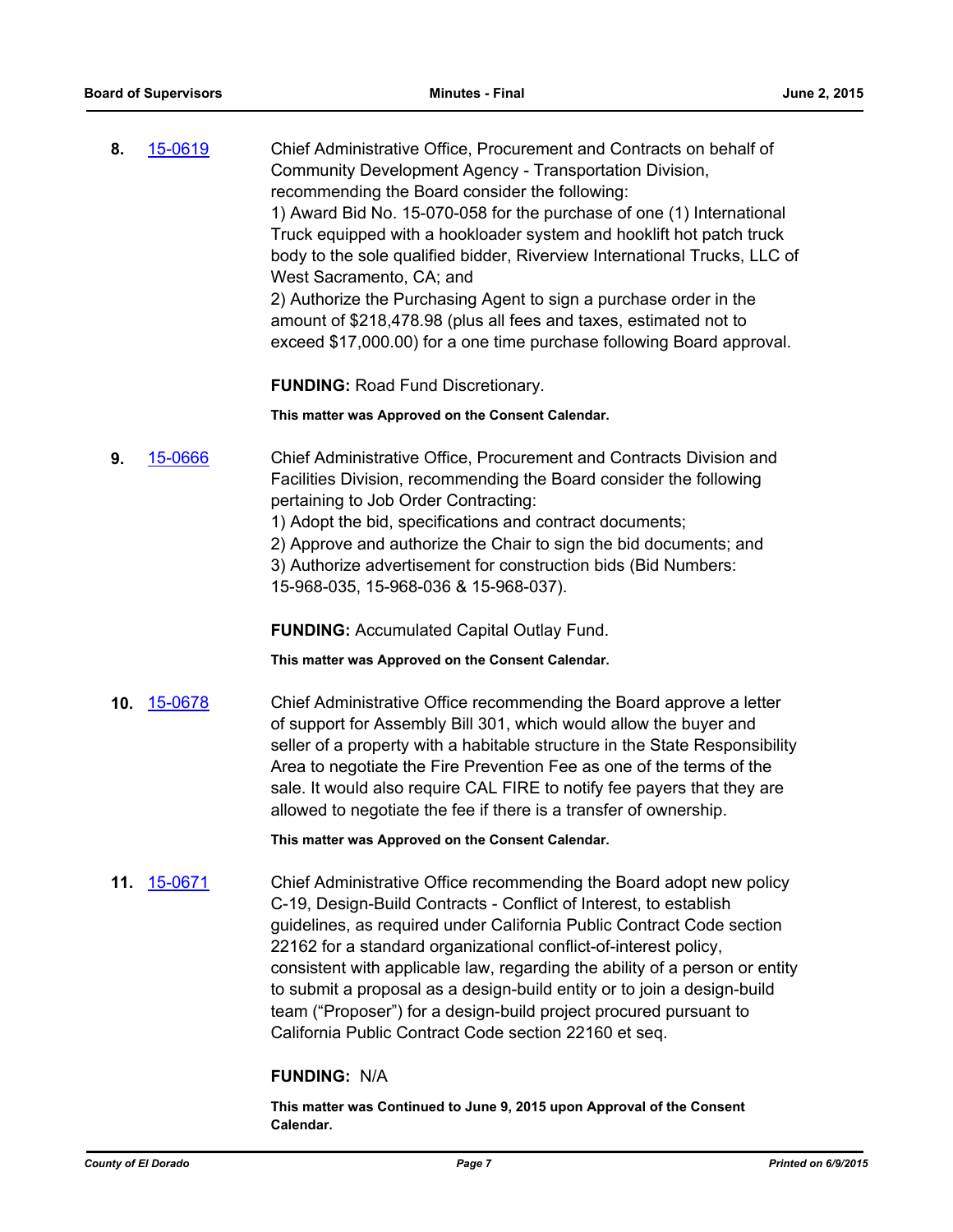**12.** [15-0688](http://eldorado.legistar.com/gateway.aspx?m=l&id=/matter.aspx?key=19861) Chief Administrative Office recommending the Board approve a letter of support for Senate Bill (SB) 345, which would first stabilize and then increase fishing participation rates by reforming California's costly and antiquated fishing license program.

**This matter was Approved on the Consent Calendar.**

**13.** [15-0634](http://eldorado.legistar.com/gateway.aspx?m=l&id=/matter.aspx?key=19806) Human Resources recommending the Board consider the following: 1) Adopt and authorize the Chair to sign Resolution **074-2015** adopting the amended Salary and Benefits Resolution for Unrepresented Employees, repealing and replacing Resolution No. 323-2001 of the Salary and Benefits Resolution for Unrepresented Employees, and further repealing and replacing all past amendments thereto; 2) Approve and Authorize the Chair to sign the amended Salary and Benefits Resolution for Unrepresented Employees, noting that the amended Salary and Benefits Resolution would become effective the first full pay period following Board approval; and 3) Direct Human Resources and Auditor-Controller's office to administer and implement the provisions of the amended Salary and Benefits Resolution for Unrepresented Employees.

> Resolution **074-2015** will incorporate all past amendments into one new Salary and Benefits Resolution, and includes changes to on-call duty compensation for Health & Human Services Agency extra help employees only to be consistent with on-call duty compensation changes recommended in the Letter of Agreement with El Dorado County Employees' Association, Local No. 1 (see Legistar file 13-1261). (Cont. 5/19/15, Item 38)

> **FUNDING:** Changes to on-call duty compensation affect the Health & Human Services Agency only and would be funded primarily from State and Federal Funds.

**This matter was Continued off calendar upon Approval of the Consent Calendar.**

**14.** [10-0456](http://eldorado.legistar.com/gateway.aspx?m=l&id=/matter.aspx?key=11800) Supervisor Mikulaco recommending the Board consider the following pertaining to the Fifth Annual Firework Jubilee to be held at the El Dorado Hills Town Center on Friday, July 3, 2015: 1) Approve and authorize the Chair to sign Resolution **081-2015**  permitting Pyro Spectaculars by Souza to conduct a pyrotechnic display for the event, contingent upon full compliance of necessary requirements, insurance, contracts and permits as deemed necessary by the control authorities; and 2) Authorize the Chair to sign a letter to the Fire Marshal approving same.

> **This matter was Approved and Resolution 081-2015 was Adopted upon Approval of the Consent Calendar.**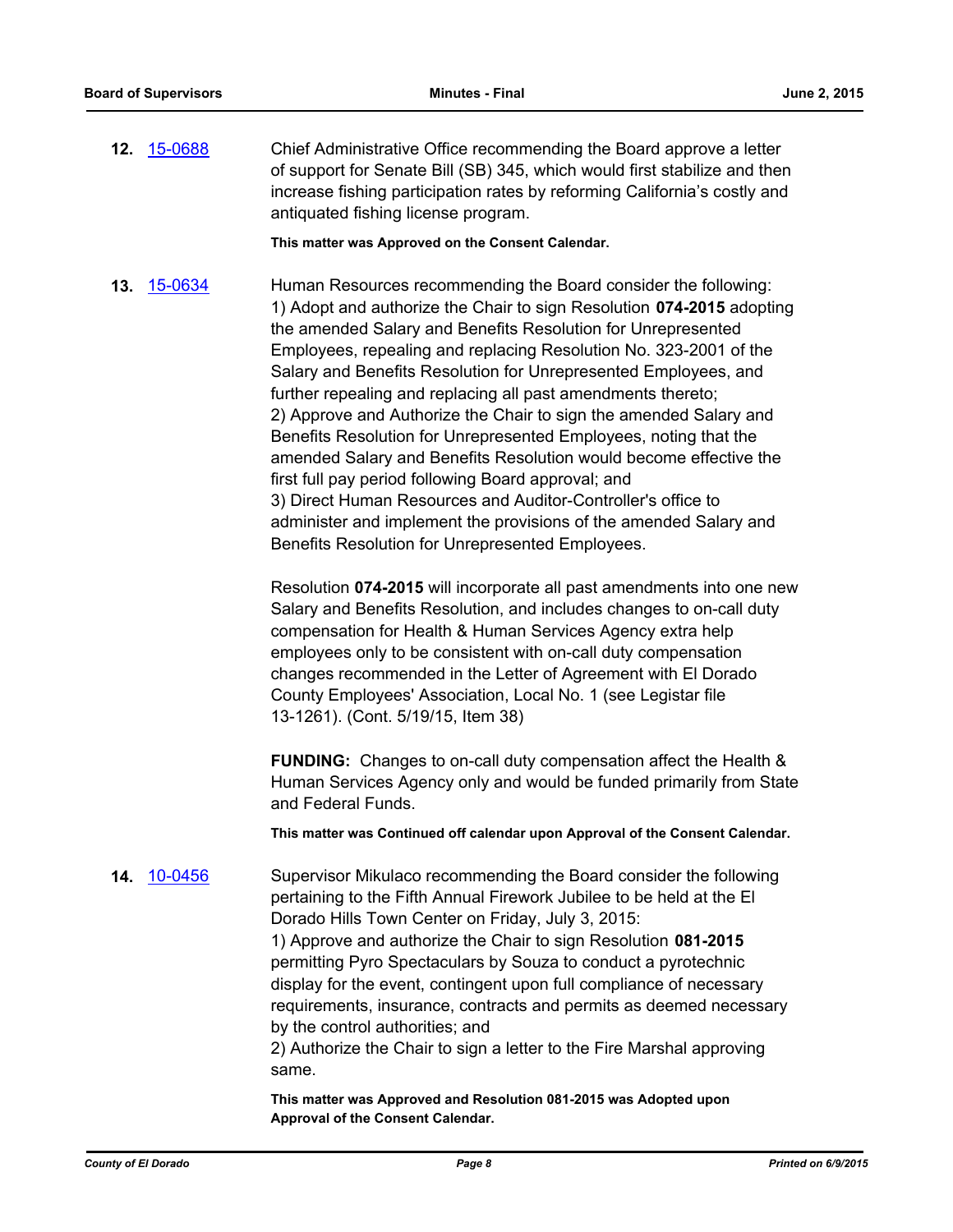**15.** [13-0865](http://eldorado.legistar.com/gateway.aspx?m=l&id=/matter.aspx?key=16758) Supervisor Novasel recommending the Board approve and authorize the Chair to sign Resolution **070-2015** acknowledging highway restrictions at Lake Tahoe for the 13th Annual Tour de Tahoe/Bike Big Blue cycling event to be held on Sunday, September 13, 2015.

**Resolution 070-2015 was Adopted upon Approval of the Consent Calendar.**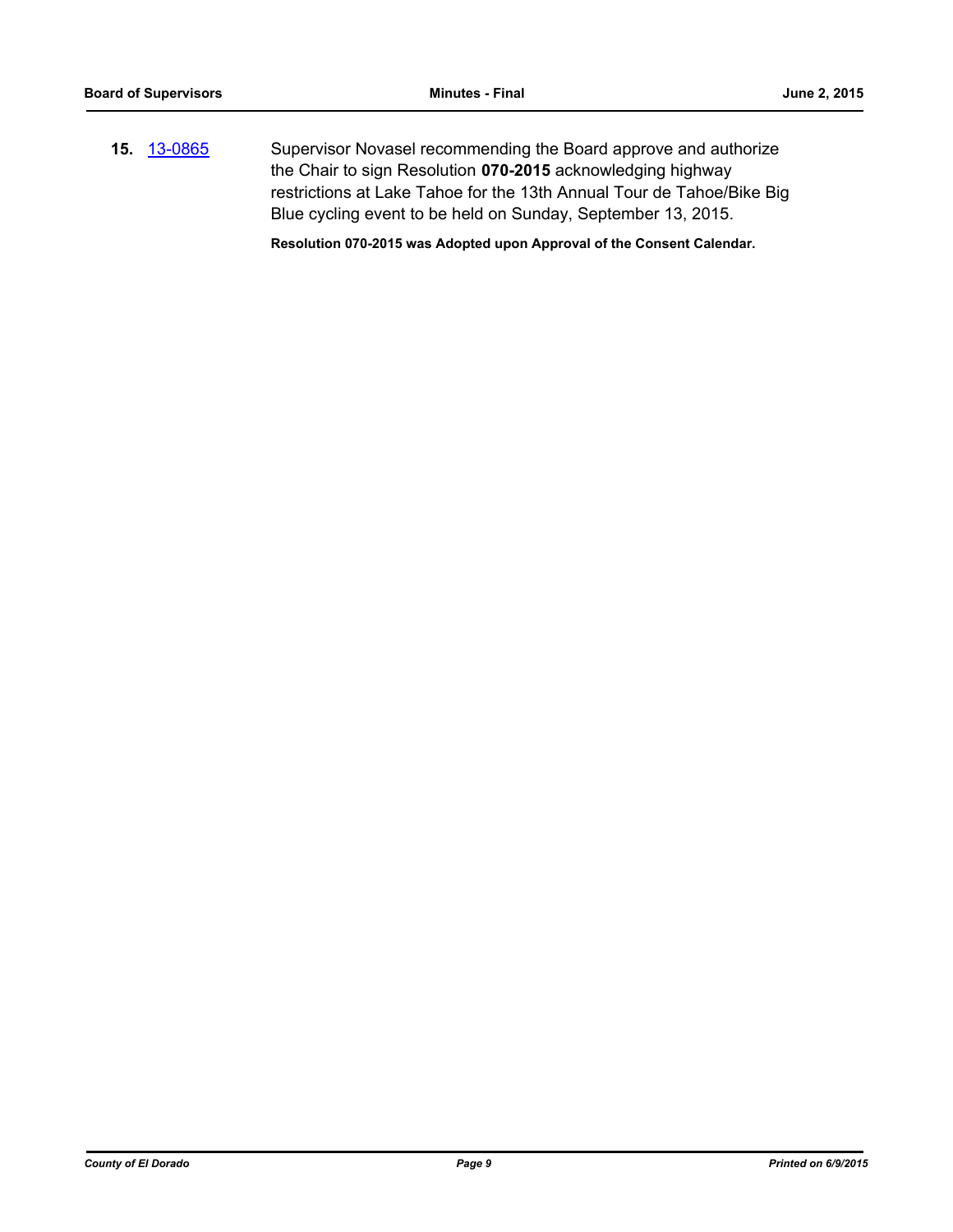#### **HEALTH AND HUMAN SERVICES - CONSENT ITEMS**

**16.** [15-0212](http://eldorado.legistar.com/gateway.aspx?m=l&id=/matter.aspx?key=19386) Health and Human Services Agency, Mental Health Division, recommending the Board consider the following: 1) Approve and authorize the Chair to sign Amendment 3 to Agreement for Services 022-S1310 with EDCA Lifeskills, Inc., for the continued provision of Alcohol and Drug Program prevention, counseling, and treatment services, by extending the term through June 30, 2017 and increasing the not-to-exceed compensation of the Agreement by \$265,000 for a maximum obligation of \$596,526; and 2) Authorize the Purchasing Agent, or designee, to execute further documents relating to Agreement for Services 022-S1310, including amendments which do not increase the maximum dollar amount or term of the Agreement, and contingent upon approval by County Counsel and Risk Management.

**FUNDING:** State and Federal Funding.

**This matter was Approved on the Consent Calendar.**

**17.** [15-0622](http://eldorado.legistar.com/gateway.aspx?m=l&id=/matter.aspx?key=19794) Health and Human Services Agency, Mental Health Division, recommending the Board consider the following: 1) Approve and authorize the Chair to sign Amendment 3 to Agreement for Services 024-S1311 with Tahoe Youth and Family Services for the continued provision of Alcohol and Drug Program prevention, counseling, and treatment services by extending the term through June 30, 2017 and increasing the not-to-exceed compensation of the Agreement by \$202,000 for a maximum obligation of \$476,654; and 2) Authorize the Purchasing Agent, or designee, to execute further documents relating to Agreement for Services 024-S1311, including amendments which do not increase the maximum dollar amount or term of the Agreement, and contingent upon approval by County Counsel and Risk Management.

**FUNDING:** State and Federal Funding.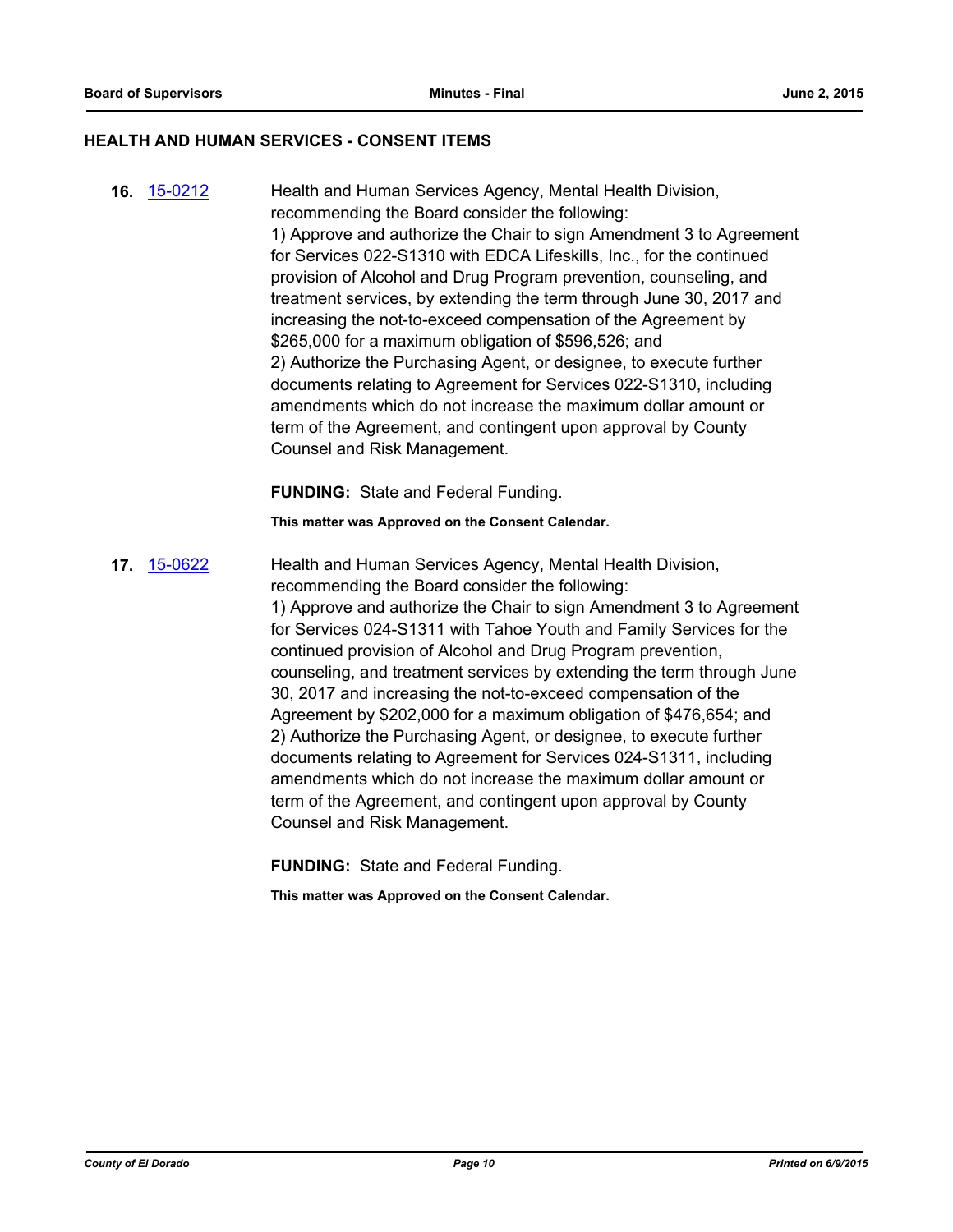## **LAND USE AND DEVELOPMENT - CONSENT ITEMS**

**18.** [11-1254](http://eldorado.legistar.com/gateway.aspx?m=l&id=/matter.aspx?key=14100) Community Development Agency, Environmental Management Division, recommending the Board adopt and authorize the Chair to sign Resolution **076-2015** to:

> 1) Accept a grant award in an amount up to \$26,000 from the State of California, Department of Resources Recycling and Recovery, Tire Enforcement Grant Program Fiscal Year 2014/15 (TEA 22), under the Public Resources Code sections 40000 et seq. in furtherance of the State of California's efforts to reduce, recycle and reuse solid waste generated in the State; and

2) Delegate authority to the Community Development Agency Director, or designee, to execute all grant documents, including, but not limited to, the grant funding agreement, amendments, requests for payment, reports, and all associated documents necessary to secure grant funds and implement the approved grant project.

The authorization provided under the Resolution is effective from June 2, 2015 through December 31, 2016, or until rescinded by the Board, whichever is earlier in time.

**FUNDING:** CalRecycle Local Government Waste Tire Enforcement Grant Program.

**Resolution 076-2015 was Adopted upon Approval of the Consent Calendar.**

**19.** [13-0677](http://eldorado.legistar.com/gateway.aspx?m=l&id=/matter.aspx?key=16567) Community Development Agency, Transportation Division, recommending the Board adopt and authorize the Chair to sign Resolution **077-2015,** pending review, minor modification and approval by County Counsel and Risk Management, authorizing intermittent night time full road closures of Silva Valley Parkway between Tong Road and Joerger Cutoff Road for the U.S. 50 / Silva Valley Parkway Interchange - Phase 1 Project, Contract No. PW 12-30647, CIP No. 71328, P&C No. 078-C1499.

> **FUNDING:** State and Local Partnership Program Grant, 2004 General Plan Silva Valley Interchange Set-Aside, Silva Valley Interchange Set-Aside, El Dorado Irrigation District Reimbursement, Road Fund, and Developer-Advanced Funds.

**Resolution 077-2015 was Adopted upon Approval of the Consent Calendar.**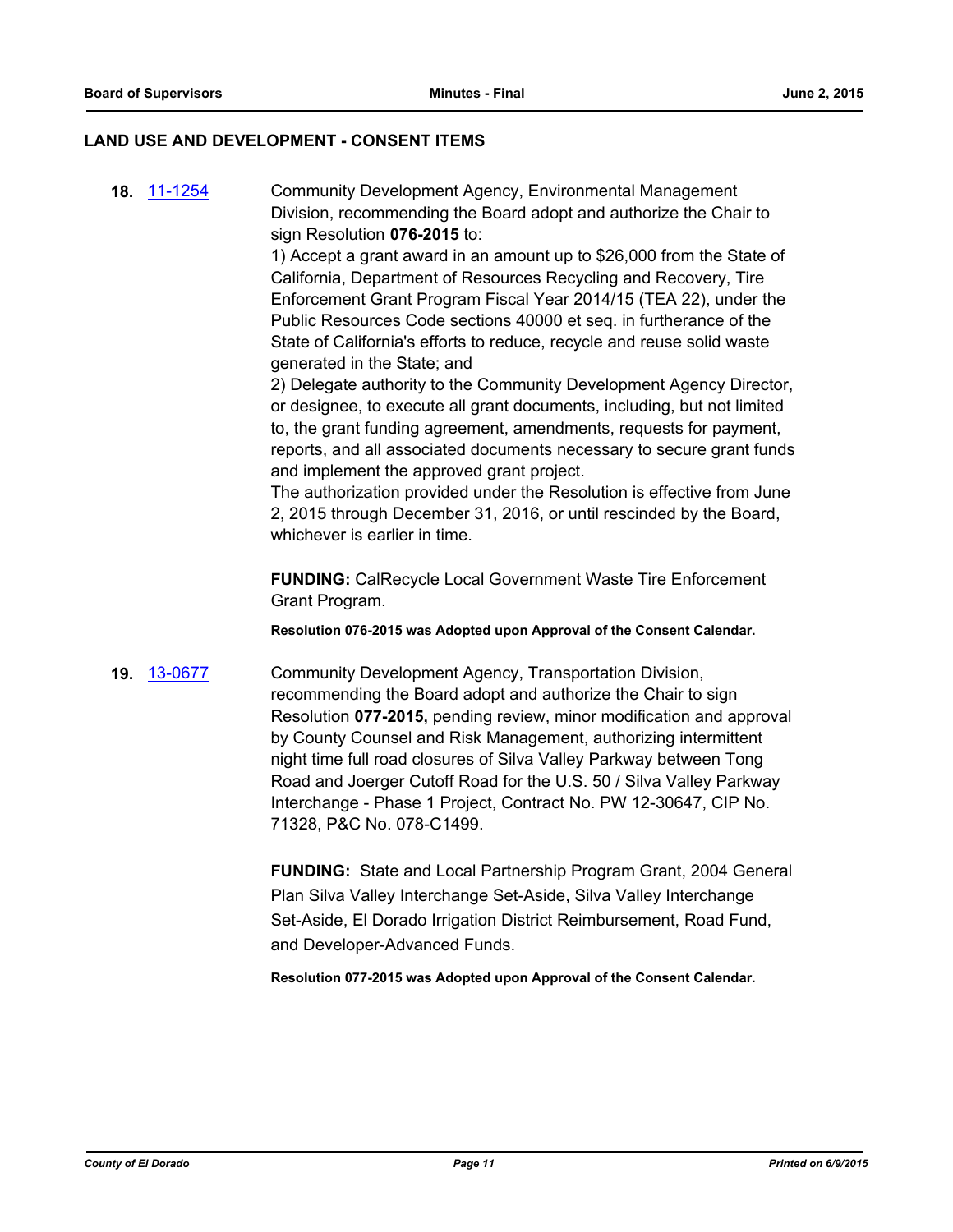| 20. 15-0105 | Community Development Agency, Transportation Division,<br>recommending the Board consider the following pertaining to the<br>Montgomery Estates Area 3 Erosion Control Project, Contract No. PW<br>14-31077, CIP No. 95172, P&C No. 383-C1599:<br>1) Award the Construction Contract to the lowest responsive,<br>responsible bidder; said bidder was determined after the bid opening<br>on May 14, 2015;<br>2) Approve and authorize the Chair to sign the Construction Contract,<br>subject to review and approval of the final Contract Documents by<br>County Counsel and Risk Management; and<br>3) Authorize the Community Development Agency Director to sign an<br>Escrow Agreement, if requested by the Contractor and in accordance<br>with Public Contract Code Section 22300, for the purpose of holding<br>Contract retention funds. (Refer: 4/28/15, Item 27)<br><b>FUNDING:</b> United States Forest Service Grant. (Federal Funds)<br>This matter was Approved on the Consent Calendar. |
|-------------|----------------------------------------------------------------------------------------------------------------------------------------------------------------------------------------------------------------------------------------------------------------------------------------------------------------------------------------------------------------------------------------------------------------------------------------------------------------------------------------------------------------------------------------------------------------------------------------------------------------------------------------------------------------------------------------------------------------------------------------------------------------------------------------------------------------------------------------------------------------------------------------------------------------------------------------------------------------------------------------------------------|
|             |                                                                                                                                                                                                                                                                                                                                                                                                                                                                                                                                                                                                                                                                                                                                                                                                                                                                                                                                                                                                          |
| 21. 15-0276 | Community Development Agency, Transportation Division,<br>recommending the Board consider the following pertaining to the Gold<br>Hill Overlay Project Contract No. PW 14-31086, CIP No. 72119, P&C<br>No. 362-C1599:<br>1) Award the Construction Contract to the lowest responsive,<br>responsible bidder; said bidder to be determined after the bid opening<br>scheduled for May 13, 2015;<br>2) Approve and authorize the Chair to sign the Construction Contract,<br>subject to review and approval of the final Contract Documents by<br>County Counsel and Risk Management; and<br>3) Authorize the Community Development Agency Director to sign an<br>Escrow Agreement, if requested by the Contractor and in accordance<br>with Public Contract Code Section 22300, for the purpose of holding<br>Contract retention funds.                                                                                                                                                                   |
|             | <b>FUNDING:</b> Local Tribe Funds. (No Federal Funds)                                                                                                                                                                                                                                                                                                                                                                                                                                                                                                                                                                                                                                                                                                                                                                                                                                                                                                                                                    |
|             | This matter was Approved on the Consent Calendar.                                                                                                                                                                                                                                                                                                                                                                                                                                                                                                                                                                                                                                                                                                                                                                                                                                                                                                                                                        |
| Yes:        | Veerkamp, Frentzen, Ranalli and Novasel<br>4 -                                                                                                                                                                                                                                                                                                                                                                                                                                                                                                                                                                                                                                                                                                                                                                                                                                                                                                                                                           |
| Noes:       | Mikulaco<br>$1 -$                                                                                                                                                                                                                                                                                                                                                                                                                                                                                                                                                                                                                                                                                                                                                                                                                                                                                                                                                                                        |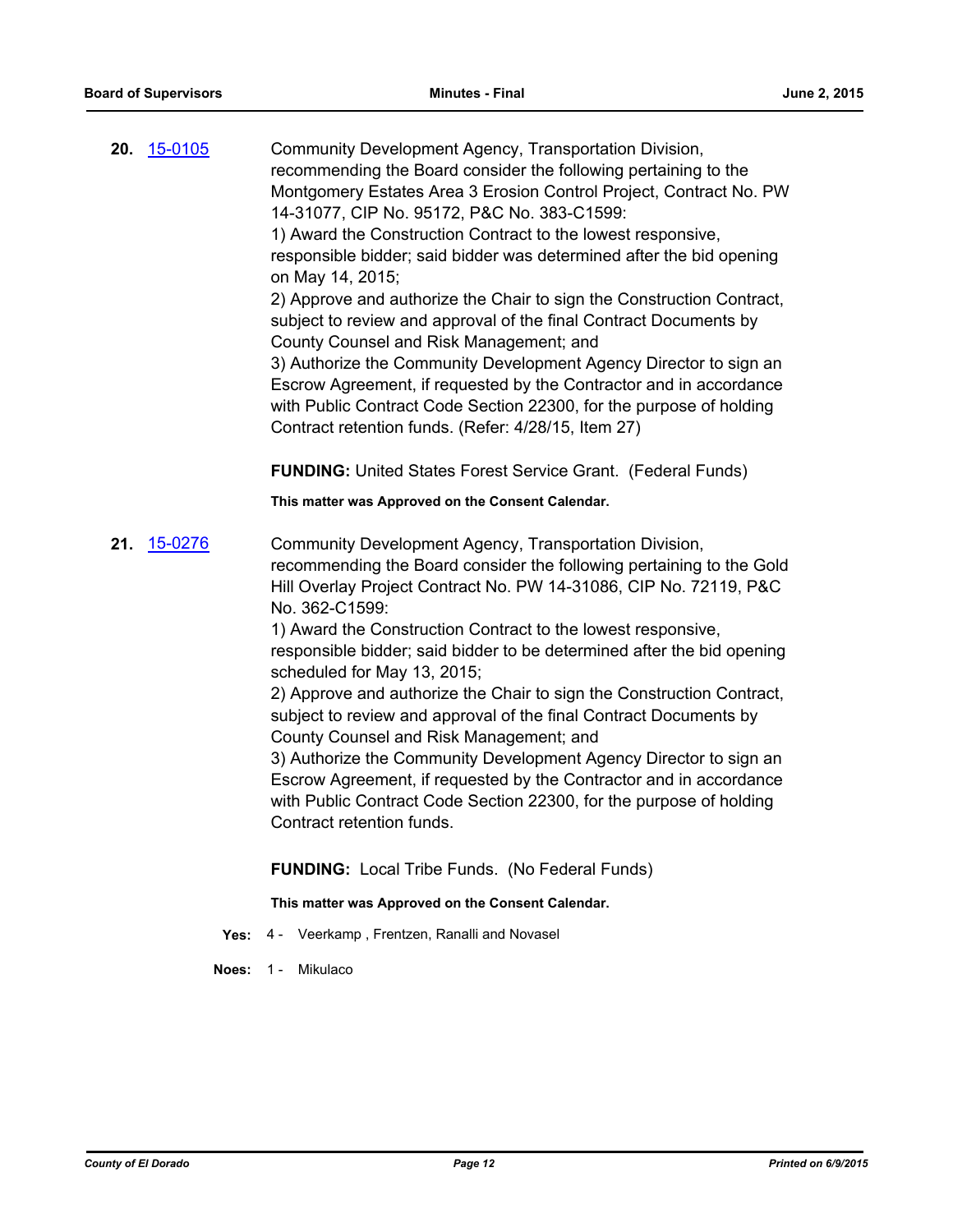| 22. | 15-0283 | Community Development Agency, Transportation Division,<br>recommending the Board consider the following pertaining to the<br>Tahoe Hills Erosion Control Project, Contract No. PW 14-31075, CIP<br>No. 95171, P&C No. 403-C1599:<br>1) Approve the construction plans and contract documents (Engineer's<br>Estimate for the construction phase of the Project is \$422,629);<br>2) Authorize the Chair to sign the construction plans; and<br>3) Authorize advertisement for construction bids.                                                                                                                                                                                                                                                                                                 |
|-----|---------|--------------------------------------------------------------------------------------------------------------------------------------------------------------------------------------------------------------------------------------------------------------------------------------------------------------------------------------------------------------------------------------------------------------------------------------------------------------------------------------------------------------------------------------------------------------------------------------------------------------------------------------------------------------------------------------------------------------------------------------------------------------------------------------------------|
|     |         | <b>FUNDING:</b> United States Forest Service Grant. (Federal Funds)                                                                                                                                                                                                                                                                                                                                                                                                                                                                                                                                                                                                                                                                                                                              |
|     |         | This matter was Approved on the Consent Calendar.                                                                                                                                                                                                                                                                                                                                                                                                                                                                                                                                                                                                                                                                                                                                                |
| 23. | 15-0436 | Community Development Agency, Transportation Division,<br>recommending the Board consider the following pertaining to the Hazel<br>Valley Road at EID Canal - Bridge Replacement (25C0092) Project,<br>CIP No. 77125:<br>1) Adopt the California Environmental Quality Act Mitigated Negative<br>Declaration; and<br>2) Approve the Project as described in the California Environmental<br>Quality Act document.                                                                                                                                                                                                                                                                                                                                                                                |
|     |         | <b>FUNDING:</b> Federal Highway Administration Local Assistance Highway<br>Bridge Program, authorized under the 100 percent Funded Program.<br>(Federal Funds)                                                                                                                                                                                                                                                                                                                                                                                                                                                                                                                                                                                                                                   |
|     |         | This matter was Approved on the Consent Calendar.                                                                                                                                                                                                                                                                                                                                                                                                                                                                                                                                                                                                                                                                                                                                                |
| 24. | 15-0504 | Community Development Agency, Transportation Division,<br>recommending the Board consider the following:<br>1) Approve and authorize the Chair to sign the Grant Deed granting the<br>parcels acquired by the County for the Missouri Flat at Highway 50<br>Interchange Project CIP, No. 71336 to the California Department of<br>Transportation;<br>2) Authorize the Community Development Agency Director, or<br>designee, to execute the escrow instructions and any other related<br>escrow documents and or any other documents pertaining to the<br>transaction, including payment of title and escrow fees; and<br>3) Authorize the Community Development Agency Director, or<br>designee, to extend the date of closure of escrow upon mutual<br>agreement of both parties if necessary. |
|     |         | <b>FUNDING:</b> The Missouri Flat Interchange project was funded by<br>various funds including Federal Funds.                                                                                                                                                                                                                                                                                                                                                                                                                                                                                                                                                                                                                                                                                    |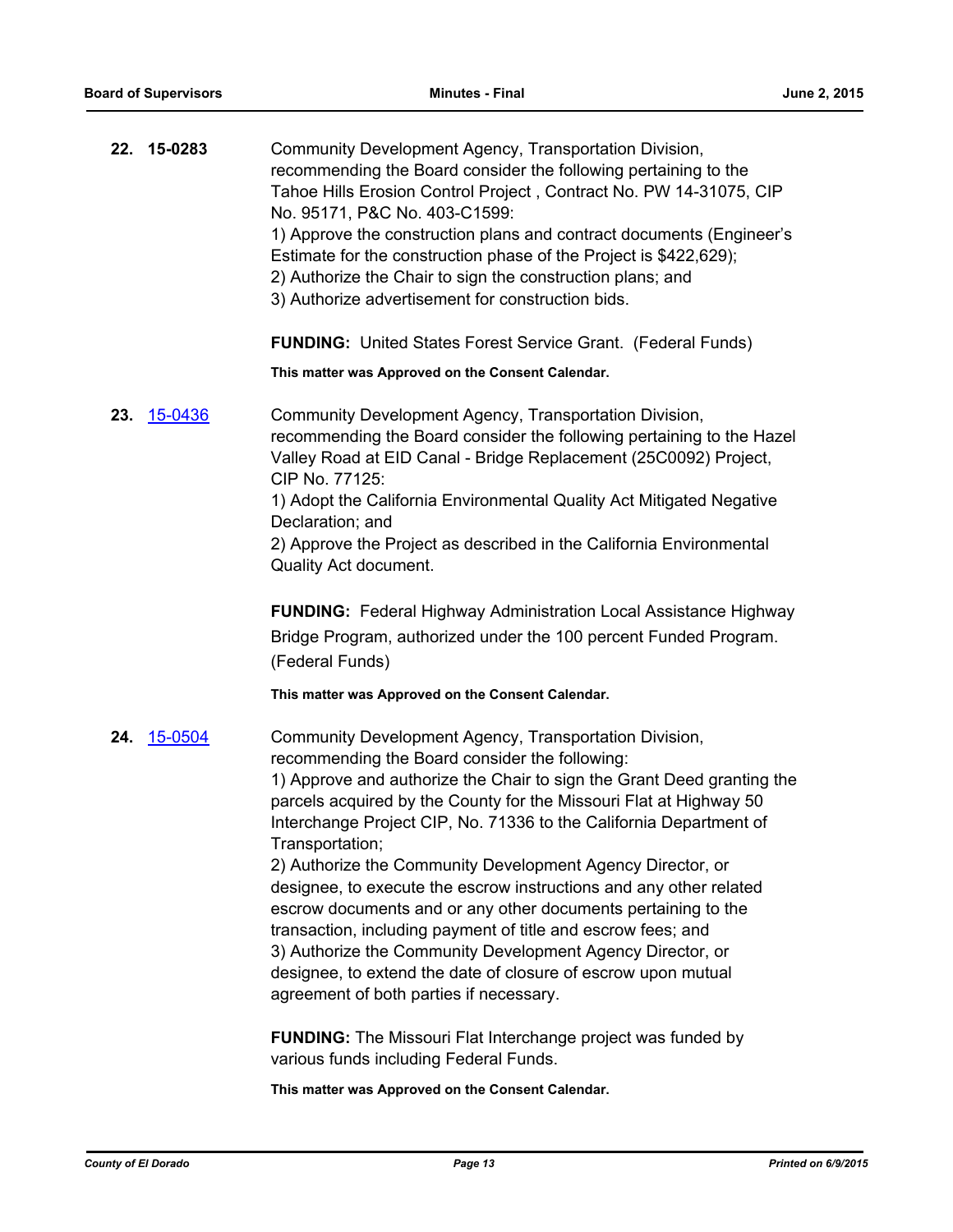**25.** [15-0539](http://eldorado.legistar.com/gateway.aspx?m=l&id=/matter.aspx?key=19711) Community Development Agency, Transportation Division, recommending the Board consider the following pertaining to the Diamond Springs Parkway Phase1A - SR49 Realignment Project, CIP No. 72375:

1) Approve and authorize the Chair to sign the Acquisition Agreement for Public Purposes and the Certificate of Acceptance for the related document from Merrill J. DeBenning, a Married Man as His Sole and Separate Property for Assessor's Parcel Number 051-250-06; 2) Authorize the Community Development Agency Director, or designee, to execute the escrow instructions and any other related escrow documents pertaining to the transaction, including payment of title and escrow fees; and

3) Authorize the Community Development Agency Director, or designee, to extend the date of closure of escrow upon mutual agreement of both parties if necessary.

**FUNDING:** Master Circulation & Funding Plan, 2004 GP Traffic Impact Mitigation Fee Program, Traffic Impact Mitigation Fee Program and Local Tribe Funds. (No Federal Funds)

**This matter was Approved on the Consent Calendar.**

**26.** [15-0540](http://eldorado.legistar.com/gateway.aspx?m=l&id=/matter.aspx?key=19712) Community Development Agency, Transportation Division, recommending the Board consider the following pertaining to the Diamond Springs Parkway Phase1A - SR49 Realignment Project, CIP No. 72375:

> 1) Approve and authorize the Chair to sign the Acquisition Agreement for Public Purposes and the Certificates of Acceptance for the related documents from Charles T. Sweet and Sheila A. Sweet, Husband and Wife as Joint Tenants with Right of Survivorship for Assessor's Parcel Number 054-342-20;

> 2) Authorize the Community Development Agency Director, or designee, to execute the escrow instructions and any other related escrow documents pertaining to the transaction, including payment of title and escrow fees; and

3) Authorize the Community Development Agency Director, or designee, to extend the date of closure of escrow upon mutual agreement of both parties if necessary.

**FUNDING:** Master Circulation & Funding Plan, 2004 GP Traffic Impact Mitigation Fee Program, Traffic Impact Mitigation Fee Program and Local Tribe Funds. (No Federal Funds)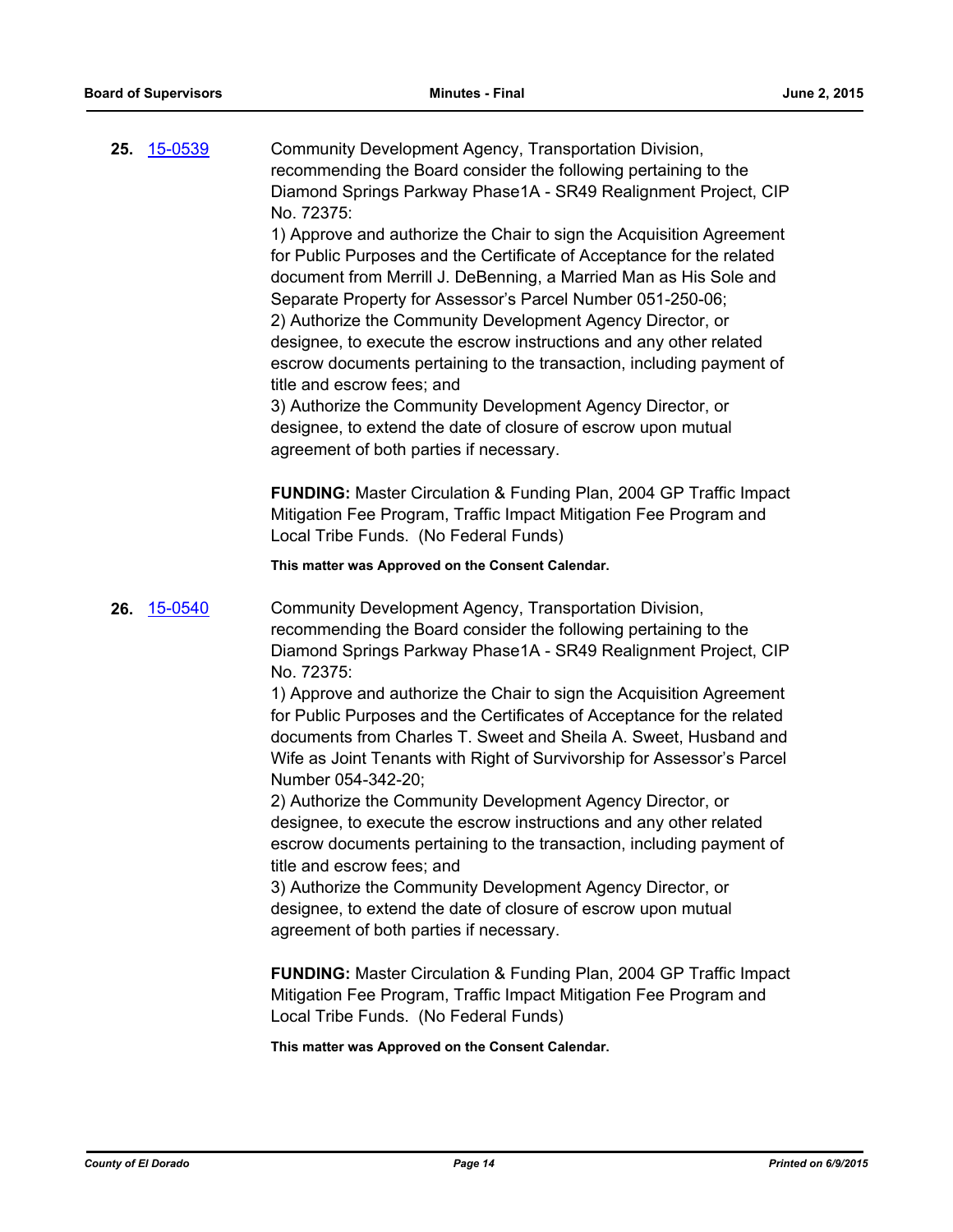**27.** [15-0541](http://eldorado.legistar.com/gateway.aspx?m=l&id=/matter.aspx?key=19713) Community Development Agency, Transportation Division, recommending the Board consider the following pertaining to the Diamond Springs Parkway Phase1A - SR49 Realignment Project, CIP No. 72375:

1) Approve and authorize the Chair to sign the Acquisition Agreement for Public Purposes and the Certificate of Acceptance for the related documents from JKC, 3H8, LP, a Nevada Limited Partnership for Assessor's Parcel Number 051-250-13-100;

2) Authorize the Community Development Agency Director, or designee, to execute the escrow instructions and any other related escrow documents pertaining to the transaction, including payment of title and escrow fees; and

3) Authorize the Community Development Agency Director, or designee, to extend the date of closure of escrow upon mutual agreement of both parties if necessary.

**FUNDING:** Master Circulation & Funding Plan , 2004 GP Traffic Impact Mitigation Fee Program, Traffic Impact Mitigation Fee Program and Local Tribe Funds. (No Federal Funds)

- **Yes:** 4 Veerkamp , Frentzen, Ranalli and Novasel
- **Noes:** 1 Mikulaco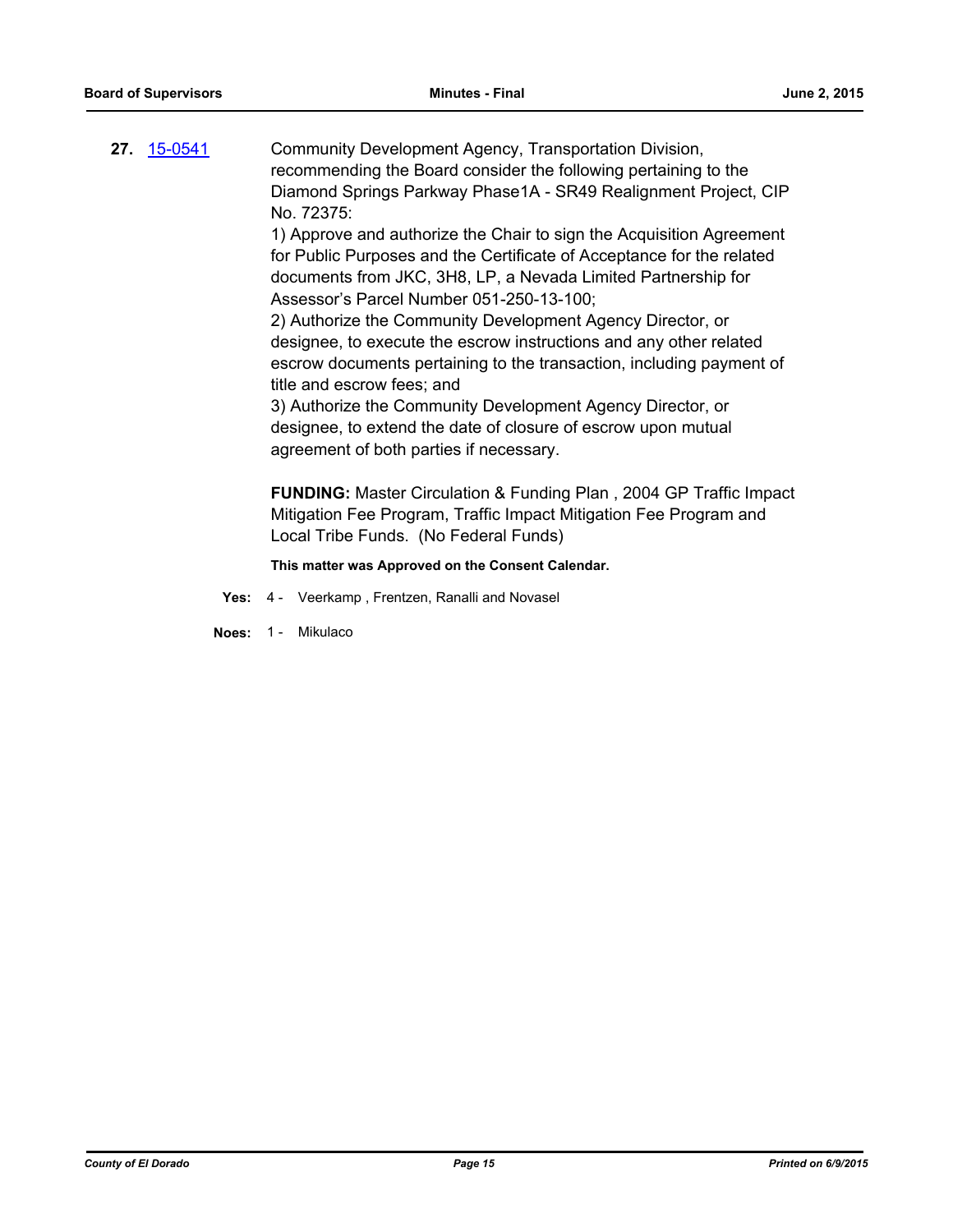**28.** [15-0542](http://eldorado.legistar.com/gateway.aspx?m=l&id=/matter.aspx?key=19714) Community Development Agency, Transportation Division, recommending the Board consider the following pertaining to the Diamond Springs Parkway Phase1A - SR49 Realignment Project, CIP No. 72375:

1) Approve and authorize the Chair to sign the Easement Acquisition Agreement for Public Purposes and the Certificate of Acceptance for the related documents from Pliny Olivier, an Unmarried Man for Assessor's Parcel Number 054-351-27;

2) Authorize the Community Development Agency Director, or designee, to execute the escrow instructions and any other related escrow documents pertaining to the transaction, including payment of title and escrow fees; and

3) Authorize the Community Development Agency Director, or designee, to extend the date of closure of escrow upon mutual agreement of both parties if necessary.

**FUNDING:** Master Circulation & Funding Plan, 2004 GP Traffic Impact Mitigation Fee Program, Traffic Impact Mitigation Fee Program, and Local Tribe Funds. (No Federal Funds)

- **Yes:** 4 Veerkamp , Frentzen, Ranalli and Novasel
- **Noes:** 1 Mikulaco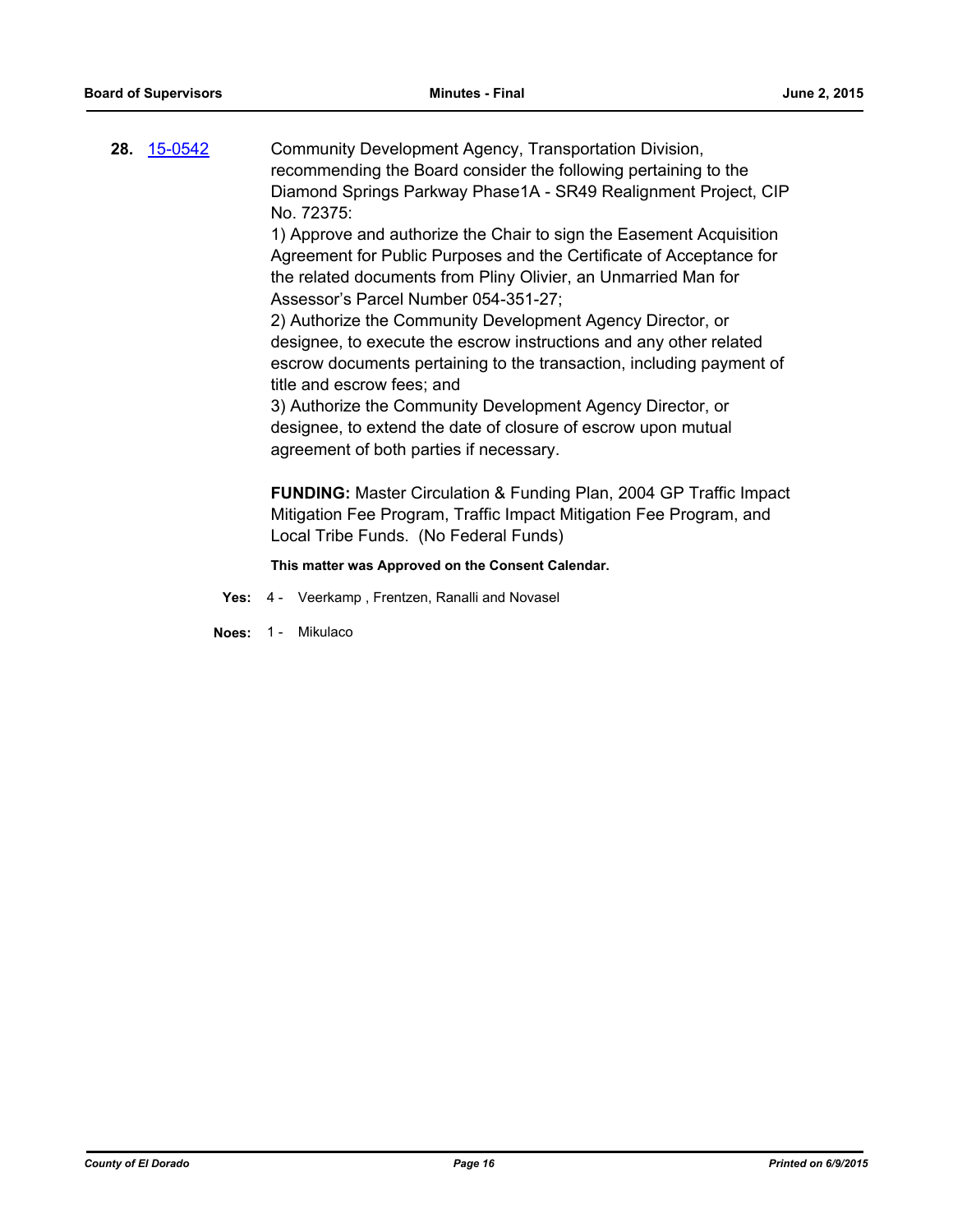**29.** [15-0543](http://eldorado.legistar.com/gateway.aspx?m=l&id=/matter.aspx?key=19715) Community Development Agency, Transportation Division, recommending the Board consider the following pertaining to the Diamond Springs Parkway Phase1A - SR49 Realignment Project, CIP No. 72375: 1) Approve and authorize the Chair to sign the Acquisition Agreement for Public Purposes and the Certificates of Acceptance for the related documents from Mark P. Aikin and Roxann Louise Aikin, as Co-Trustees of the Aikin Family Trust, 3/28/2013 for Assessor's Parcel Number 051-461-12-100; 2) Authorize the Community Development Agency Director, or designee, to execute the escrow instructions and any other related escrow documents pertaining to the transaction, including payment of title and escrow fees; and

> 3) Authorize the Community Development Agency Director, or designee, to extend the date of closure of escrow upon mutual agreement of both parties if necessary.

**FUNDING:** Master Circulation & Funding Plan, 2004 GP Traffic Impact Mitigation Fee Program, Traffic Impact Mitigation Fee Program and Local Tribe Funds. (No Federal Funds)

- **Yes:** 4 Veerkamp , Frentzen, Ranalli and Novasel
- **Noes:** 1 Mikulaco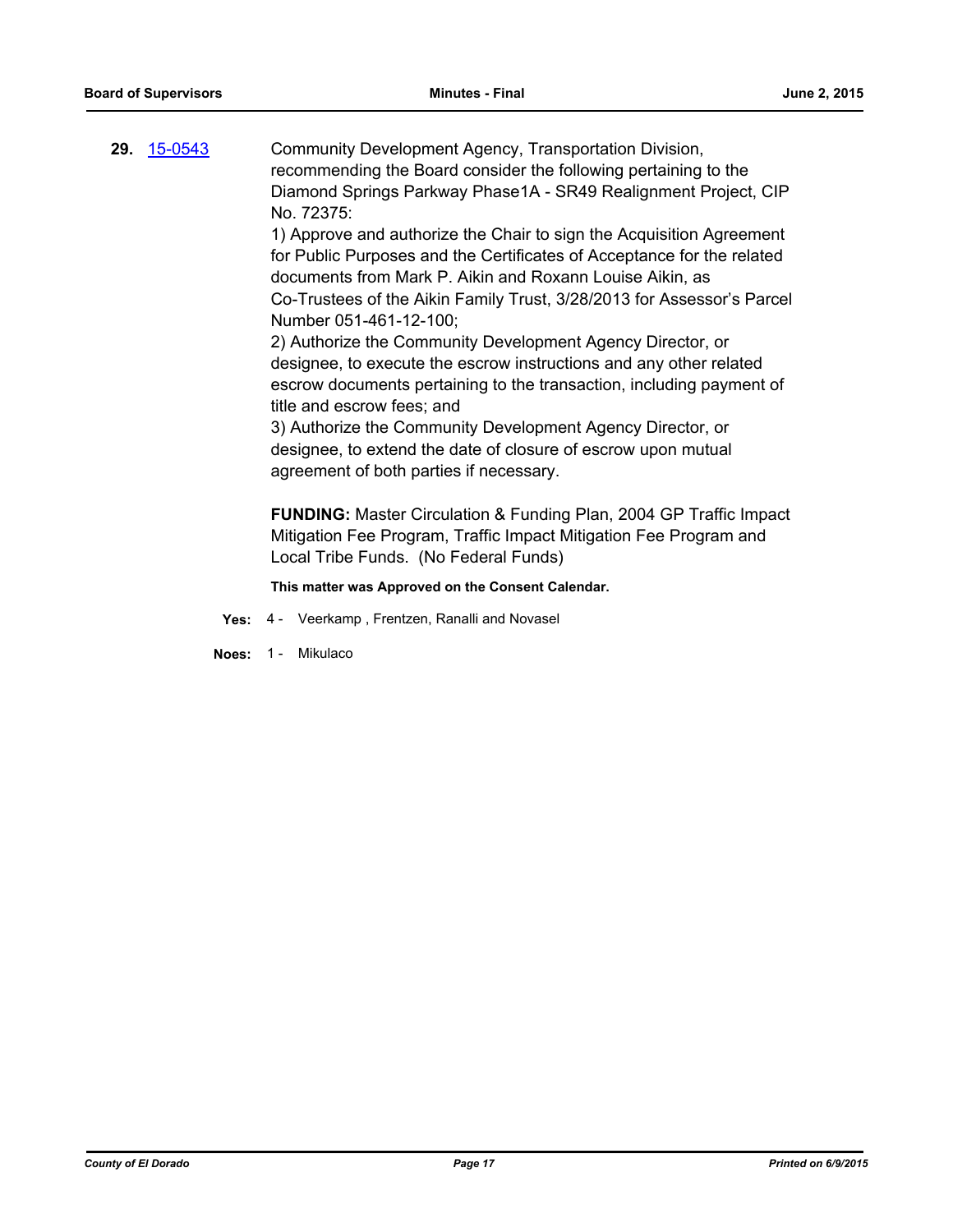**30.** [15-0544](http://eldorado.legistar.com/gateway.aspx?m=l&id=/matter.aspx?key=19716) Community Development Agency, Transportation Division, recommending the Board consider the following pertaining to the Diamond Springs Parkway - Phase1A - SR-49 Realignment Project, CIP No. 72375: 1) Approve and authorize the Chair to sign the Easement Acquisition

Agreement for Public Purposes and the Certificate of Acceptance for the related documents from John McGillivray, III and Amy McGillivray, Husband and Wife as Joint Tenants for Assessor's Parcel Number 054-351-03;

2) Authorize the Community Development Agency Director, or designee, to execute the escrow instructions and any other related escrow documents pertaining to the transaction, including payment of title and escrow fees; and

3) Authorize the Community Development Agency Director, or designee, to extend the date of closure of escrow upon mutual agreement of both parties if necessary.

**FUNDING:** Master Circulation & Funding Plan, 2004 GP Traffic Impact Mitigation Fee Program, Traffic Impact Mitigation Fee Program and Local Tribe Funds. (No Federal Funds)

- **Yes:** 4 Veerkamp , Frentzen, Ranalli and Novasel
- **Noes:** 1 Mikulaco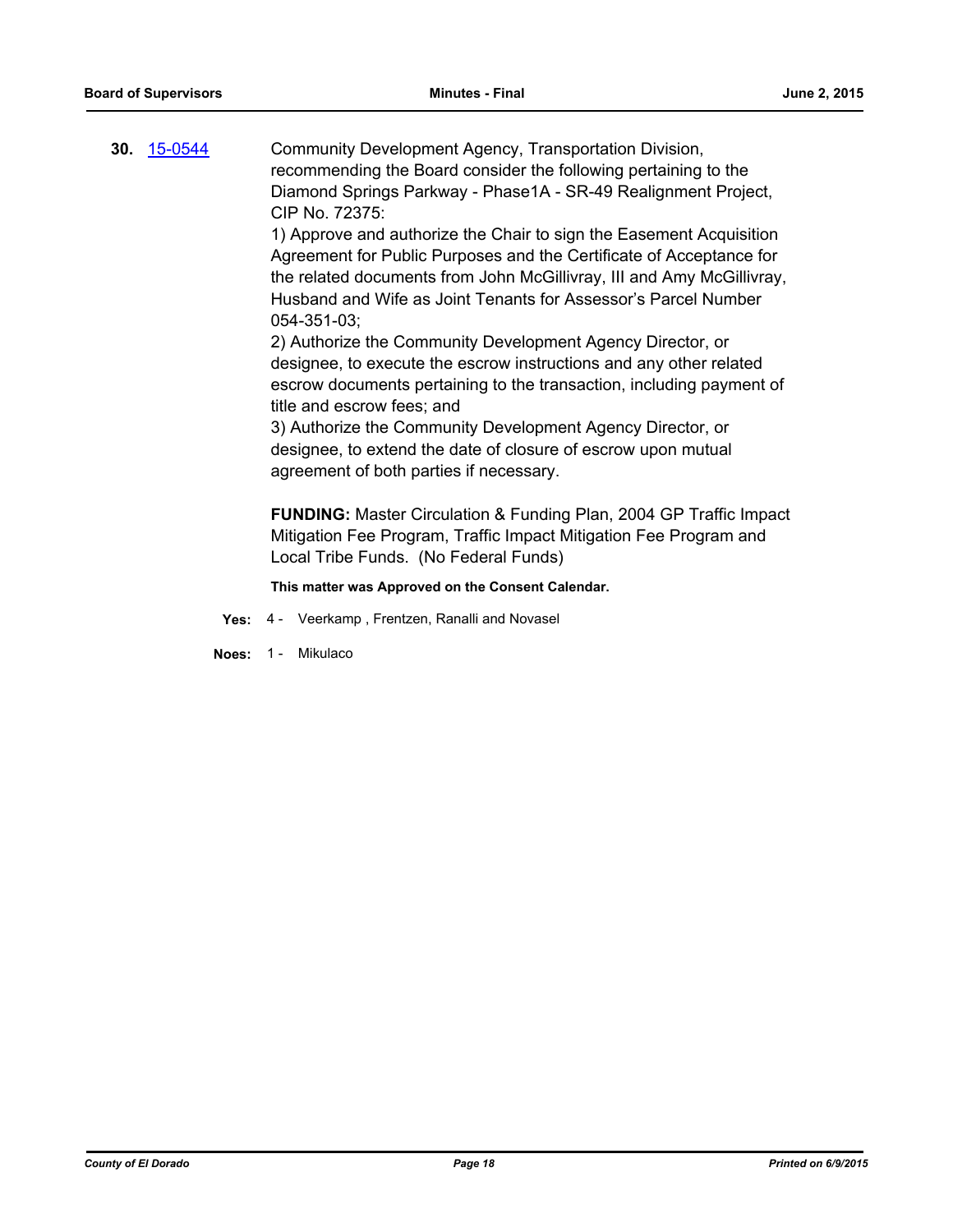**31.** [15-0545](http://eldorado.legistar.com/gateway.aspx?m=l&id=/matter.aspx?key=19717) Community Development Agency, Transportation Division, recommending the Board consider the following pertaining to the Diamond Springs Parkway - Phase1A - SR-49 Realignment Project, CIP No. 72375: 1) Approve and authorize the Chair to sign the Acquisition Agreement

for Public Purposes and the Certificates of Acceptance for the related documents from IRA Trust Services Co. Custodian FBO Lee Shahinian, Jr. for Assessor's Parcel Number 054-342-37; 2) Authorize the Community Development Agency Director, or designee, to execute the escrow instructions and any other related escrow documents pertaining to the transaction, including payment of title and escrow fees; and

3) Authorize the Community Development Agency Director, or designee, to extend the date of closure of escrow upon mutual agreement of both parties if necessary.

**FUNDING:** Master Circulation & Funding Plan, 2004 GP Traffic Impact Mitigation Fee Program, Traffic Impact Mitigation Fee Program and Local Tribe Funds. (No Federal Funds)

- **Yes:** 4 Veerkamp , Frentzen, Ranalli and Novasel
- **Noes:** 1 Mikulaco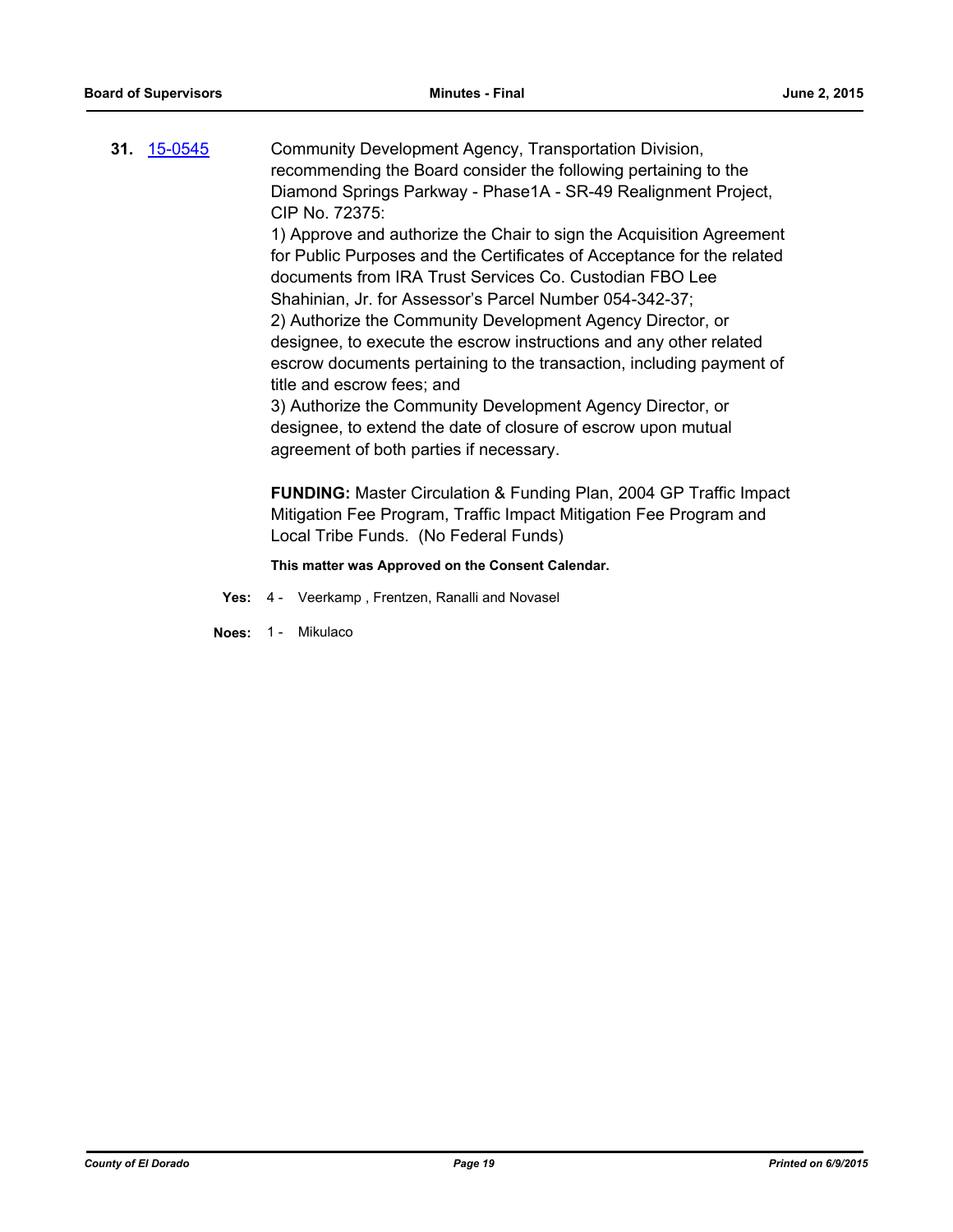**32.** [15-0546](http://eldorado.legistar.com/gateway.aspx?m=l&id=/matter.aspx?key=19718) Community Development Agency, Transportation Division, recommending the Board consider the following for the Diamond Springs Parkway - Phase1A - SR-49 Realignment Project, CIP No. 72375:

1) Approve and authorize the Chair to sign the Acquisition Agreement for Public Purposes and the Certificates of Acceptance for the related documents from Fritz W. Beyerlein, an Unmarried Man for Assessor's Parcel Number 051-461-54;

2) Authorize the Community Development Agency Director, or designee, to execute the escrow instructions and any other related escrow documents pertaining to the transaction, including payment of title and escrow fees; and

3) Authorize the Community Development Agency Director, or designee, to extend the date of closure of escrow upon mutual agreement of both parties if necessary.

**FUNDING:** Master Circulation & Funding Plan, 2004 GP Traffic Impact Mitigation Fee Program, Traffic Impact Mitigation Fee Program and Local Tribe Funds. (No Federal Funds)

#### **This matter was Approved on the Consent Calendar.**

- Yes: 4 Veerkamp, Frentzen, Ranalli and Novasel
- **Noes:** 1 Mikulaco
- 

**33.** [15-0550](http://eldorado.legistar.com/gateway.aspx?m=l&id=/matter.aspx?key=19722) Community Development Agency, Transportation Division, recommending the Board consider the following pertaining to the Cold Springs Road Realignment Project, CIP No. 73360: 1) Approve and authorize the Chair to sign the Easement Acquisition Agreement for Public Purposes and the Certificate of Acceptance for the related document from Sarah Carter, A Single Woman for Assessor's Parcel Number 317-040-86, subject to review, minor modification and approval by County Counsel and Risk Management; 2) Authorize the Community Development Agency Director, or designee, to execute the escrow instructions and any other related escrow documents pertaining to the transaction, including payment of title and escrow fees; and

3) Authorize the Community Development Agency Director, or designee, to extend the date of closure of escrow upon mutual agreement of both parties if necessary.

**FUNDING:** Highway Safety Improvement Program and Regional Surface Transportation Program Funds. (Federal Funds)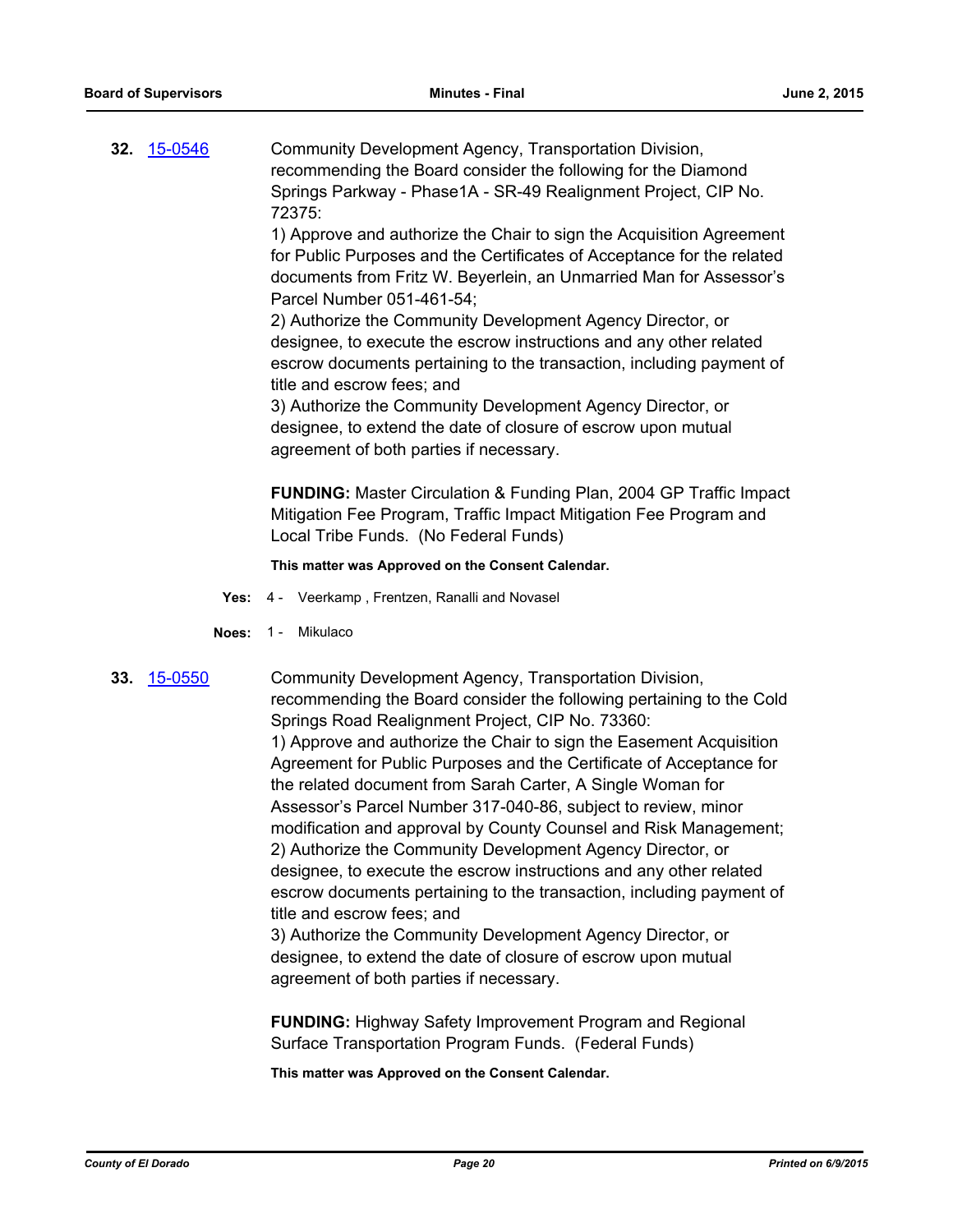**34.** [15-0571](http://eldorado.legistar.com/gateway.aspx?m=l&id=/matter.aspx?key=19743) Community Development Agency, Transportation Division, recommending the Board approve and authorize the Chair to sign the labor only Agreement Addendum, Project Evaluation, and Sponsor Agreement CCC-96 with the California Conservation Corps in an amount not to exceed \$131,390 for a term of July 1, 2015 through June 30, 2018 for revegetation, drainage maintenance, tree removal, erosion control work and miscellaneous work on various projects.

> **FUNDING:** Funding with the proposed Board action is provided by the California Tahoe Conservancy and United States Forest Service Grant Funds, Tahoe Regional Planning Agency Mitigation Funds, the Road Fund and various Capital Improvement Program funding sources. (Federal Funds)

**This matter was Approved on the Consent Calendar.**

**35.** [15-0604](http://eldorado.legistar.com/gateway.aspx?m=l&id=/matter.aspx?key=19776) Community Development Agency, Transportation Division, recommending the Board consider the following pertaining to the Green Valley Road Traffic Signal Interconnect, Contract No. PW 14-13086, CIP No. 73151, P&C No. 017-C1699: 1) Approve plans and contract documents and authorize the Chair to

sign the plans; and

2) Authorize advertisement for construction bids.

**FUNDING:** Highway Safety Improvement Program and Regional Surface Transportation Program Exchange Funds - Caltrans. (Federal Funds)

**This matter was Approved on the Consent Calendar.**

**36.** [15-0611](http://eldorado.legistar.com/gateway.aspx?m=l&id=/matter.aspx?key=19783) Community Development Agency, Transportation Division, recommending the Board consider the following pertaining to the Bassi Road at Granite Creek - Bridge Replacement (25C0071) Project, CIP No. 77128:

> 1) Adopt the California Environmental Quality Act Mitigated Negative Declaration; and

2) Approve the Project as described in the California Environmental Quality Act document.

**FUNDING:** Federal Highway Administration Local Assistance Highway Bridge Program, authorized under the 100 percent Funded Program. (Federal Funds)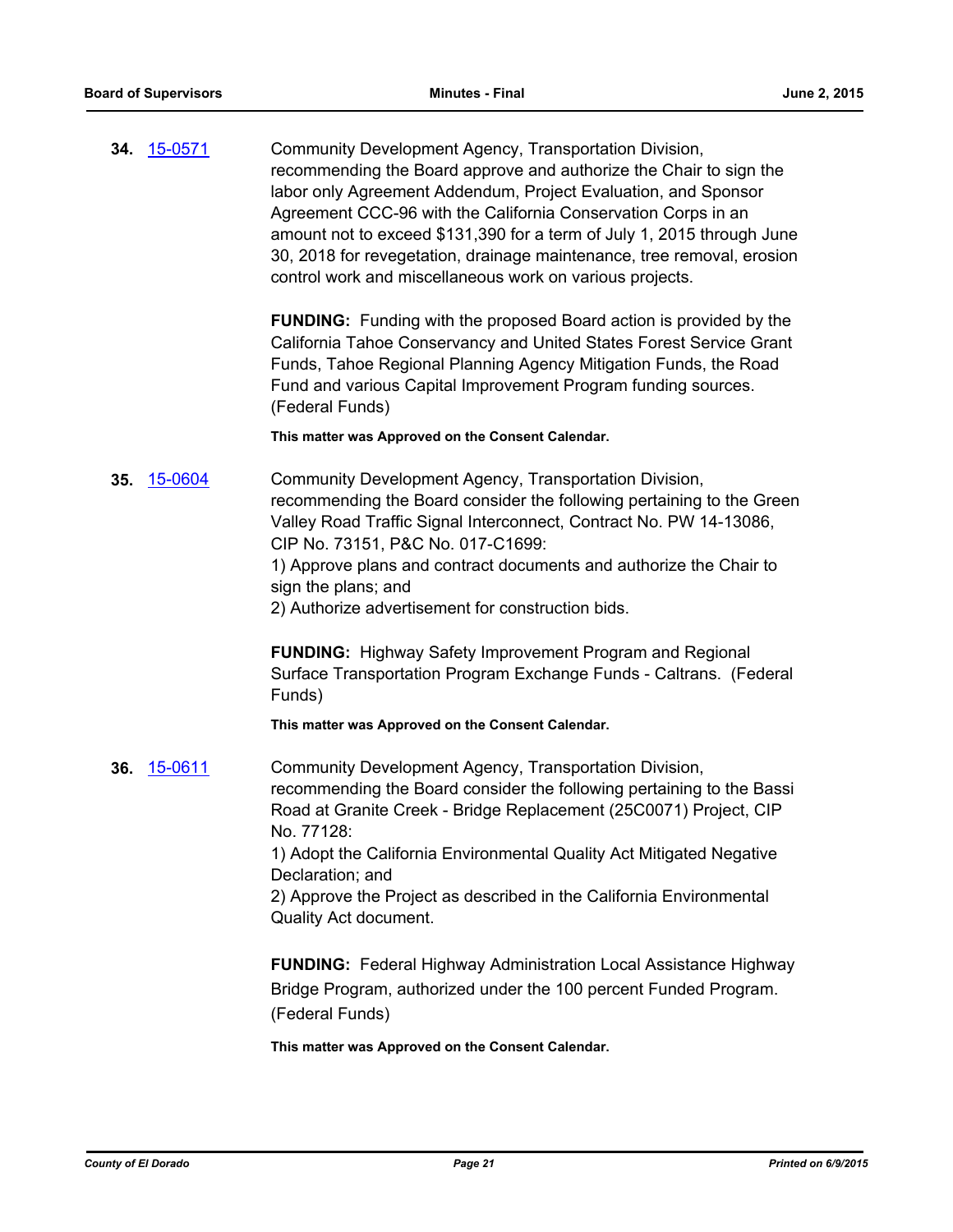**37.** [15-0613](http://eldorado.legistar.com/gateway.aspx?m=l&id=/matter.aspx?key=19785) Community Development Agency, Transportation Division, recommending the Board adopt and authorize the Chair to sign Resolution **078-2015** sanctioning the closure of Pony Express Trail between Sly Park Road and Sanders Drive, with partial road closures at the intersections of Forebay Road, Oak Street, North Street, Polaris Street, Laurel Drive and Sanders Drive, on Saturday, July 4, 2015 between 11:30 a.m. to 2:00 p.m. for the "Pollock Pines 4th of July Parade," subject to conditions set forth in Resolution No. 110-79 and in the "Application for Road Closure."

## **FUNDING:** N/A

#### **Resolution 078-2015 was Adopted upon Approval of the Consent Calendar.**

**38.** [15-0617](http://eldorado.legistar.com/gateway.aspx?m=l&id=/matter.aspx?key=19789) Community Development Agency, Transportation Division, recommending the Board adopt and authorize the Chair to Resolution **075-2015** sanctioning the closure of Main Street and Wentworth Springs Road in the Georgetown area on Wednesday, July 22, 2015 between 3:00 a.m. and 8:00 p.m., for the "2015 Jeepers Jamboree Vendor Show and Outdoor Expo", subject to conditions set forth in Resolution No. 110-79 and in the "Application for Road Closure."

## **FUNDING:** N/A

#### **Resolution 075-2015 was Adopted upon Approval of the Consent Calendar.**

**39.** [15-0262](http://eldorado.legistar.com/gateway.aspx?m=l&id=/matter.aspx?key=19436) Surveyor's Office recommending the Board consent to, but reject, an Irrevocable Offer of Dedication (IOD 15-001) from Ridgeview Homes West LLC, a California Limited Liability Company, for a drainage easement located on a portion of Assessor's Parcel Number 120-700-04*.*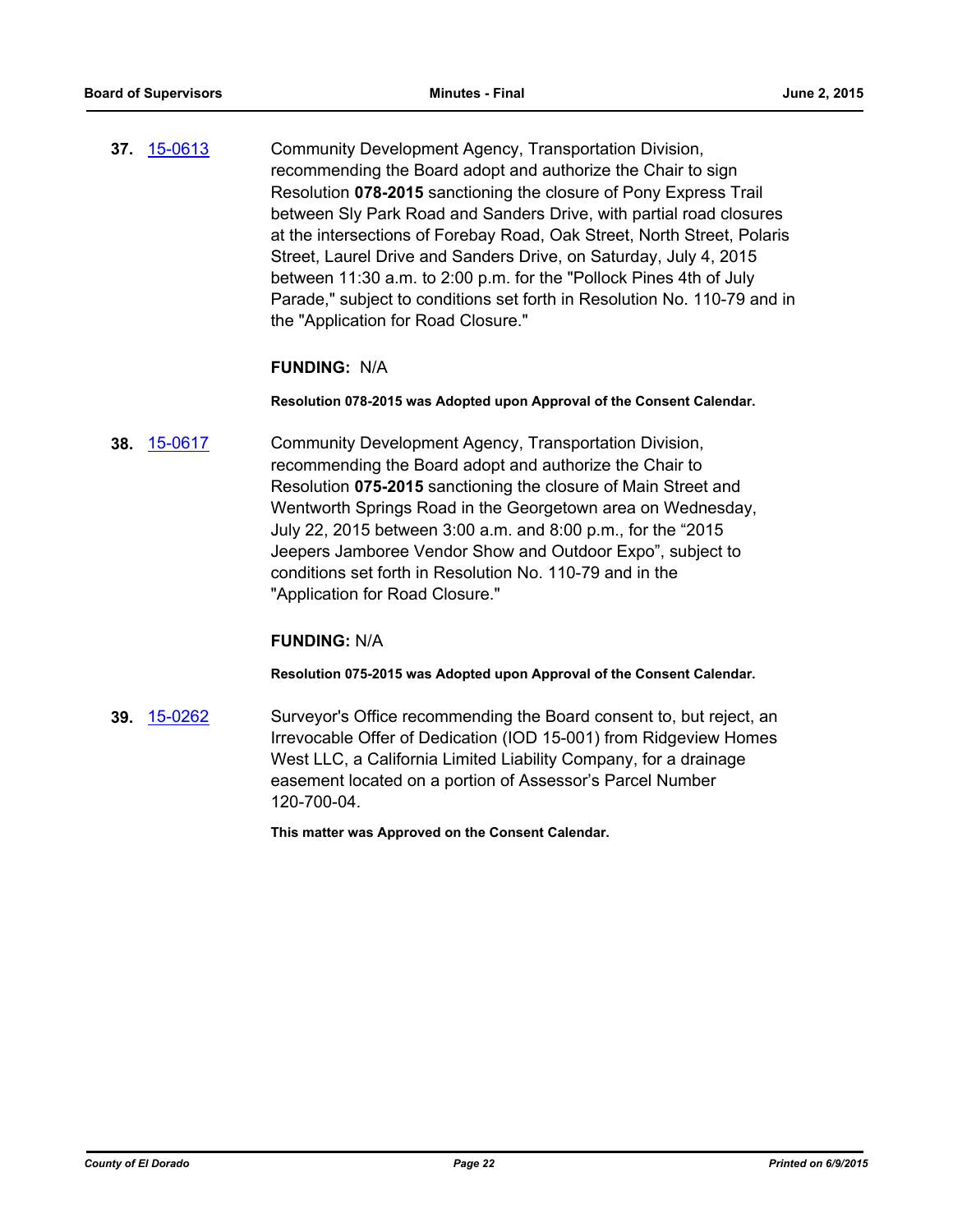#### **LAW AND JUSTICE - CONSENT ITEMS**

**40.** [15-0668](http://eldorado.legistar.com/gateway.aspx?m=l&id=/matter.aspx?key=19840) District Attorney recommending the Board adopt and authorize the Chair to sign Resolution **082-2015** authorizing the District Attorney and/or the Chief District Attorney to sign the Standard Agreement with the California Victim Compensation and Government Claims Board for the Victim Witness Claims Grant for period July 1, 2015 - June 30, 2018 in an amount of \$640,047 and any amendments or extensions thereof to operate a Victim Witness Center in the County.

> **FUNDING:** California Victim Compensation and Government Claims Board.

**Resolution 082-2015 was Adopted upon Approval of the Consent Calendar.**

**41.** [14-1417](http://eldorado.legistar.com/gateway.aspx?m=l&id=/matter.aspx?key=18901) El Dorado County Sheriff's Office of Emergency Services recommending the Board find that a state of emergency continues to exist in El Dorado County as a result of drought conditions. (Cont. 5/19/15, Item 25)

**This matter was Approved on the Consent Calendar.**

**42.** [15-0629](http://eldorado.legistar.com/gateway.aspx?m=l&id=/matter.aspx?key=19801) Sheriff's Office recommending the Board approve and authorize the Chair to sign the Agreement for Services # 011-S1610 with MT USA, LLC., formerly MorphoTrust USA, Inc. for equipment maintenance on LIVESCAN fingerprinting machines, for the term July, 1, 2015 to June 30, 2016, in the amount of \$28,335.

**FUNDING:** Livescan Special Revenue Fund.

**This matter was Approved on the Consent Calendar.**

**43.** [15-0653](http://eldorado.legistar.com/gateway.aspx?m=l&id=/matter.aspx?key=19825) Sheriff's Office recommending the Board approve the acceptance of the Domestic Cannabis Eradication and Suppression Program grant funding from Letter of Agreement 2015-24, #486-F1511 with the United States Department of Justice Drug Enforcement Administration in the amount of \$80,000 for the period January 1, 2015 to December 31, 2015 to defray costs relating to the eradication and suppression of illicit marijuana.

> **FUNDING:** United States Department of Justice Drug Enforcement Administration.

**This matter was Approved on the Consent Calendar.**

## **END CONSENT CALENDAR**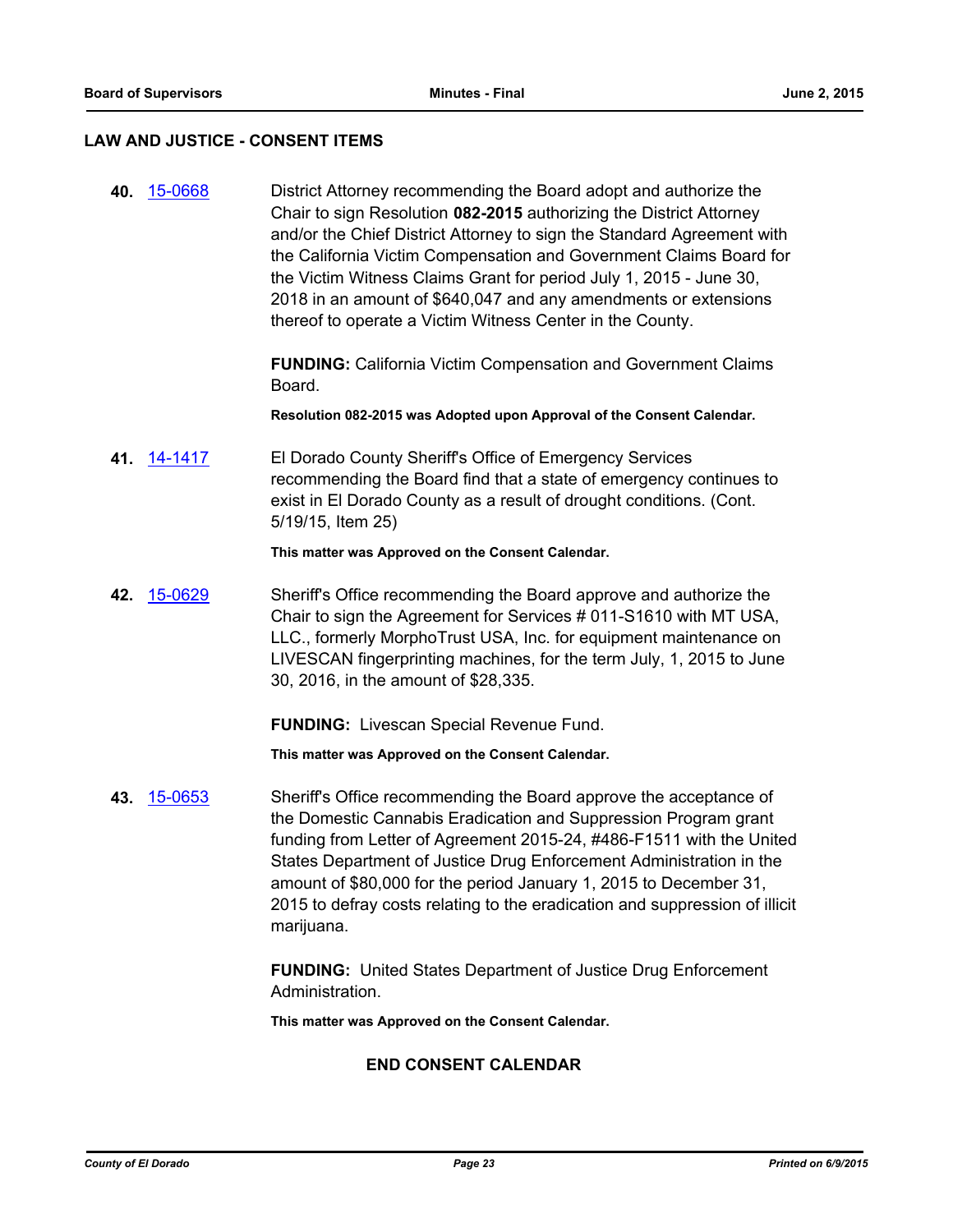## **10:00 A.M. - TIME ALLOCATION**

## **MONTHLY STAFF UPDATE - FACILITIES**

**Russ Fackrell, Facilities Manager, reported on facilities infrastructure (see attached presentation) which included the Building C beam replacement**

[15-0732](http://eldorado.legistar.com/gateway.aspx?m=l&id=/matter.aspx?key=19907) See Attachment for Facilities Update

## **GENERAL GOVERNMENT - 10:00 A.M. TIME ALLOCATION**

**44.** [14-0998](http://eldorado.legistar.com/gateway.aspx?m=l&id=/matter.aspx?key=18483) Supervisor Novasel recommending the Board consider the following: 1) Approve and authorize the Chair to sign a Proclamation Recognizing the Month of June 2015 as Lesbian, Gay, Bisexual and Transgender Pride Month; and 2) Present Proclamation to Alec Nygard and members of the Parents, Families and Friends of Lesbians and Gays. (Est. Time: 10 Min.)

**Supervisor Novasel read the Proclamation.**

**A motion was made by Supervisor Novasel, seconded by Supervisor Ranalli to Approve this matter.**

- **Yes:** 5 Mikulaco, Veerkamp , Frentzen, Ranalli and Novasel
- **45.** [15-0700](http://eldorado.legistar.com/gateway.aspx?m=l&id=/matter.aspx?key=19873) Supervisor Novasel recommending the Board receive and file a presentation on Primal Quest Expedition 2015 - Tahoe to be held August 20-28, 2015, challenging twenty co-ed teams of four to trail and road run, mountain and road bike, flat water and down water paddle and mountaineer and climb approximately five hundred miles of El Dorado, Amador and Nevada County terrain. (Est. Time: 15 Min.)

*Public Comment: L. Brent-Bumb, N. Santiago*

**Received and Filed.**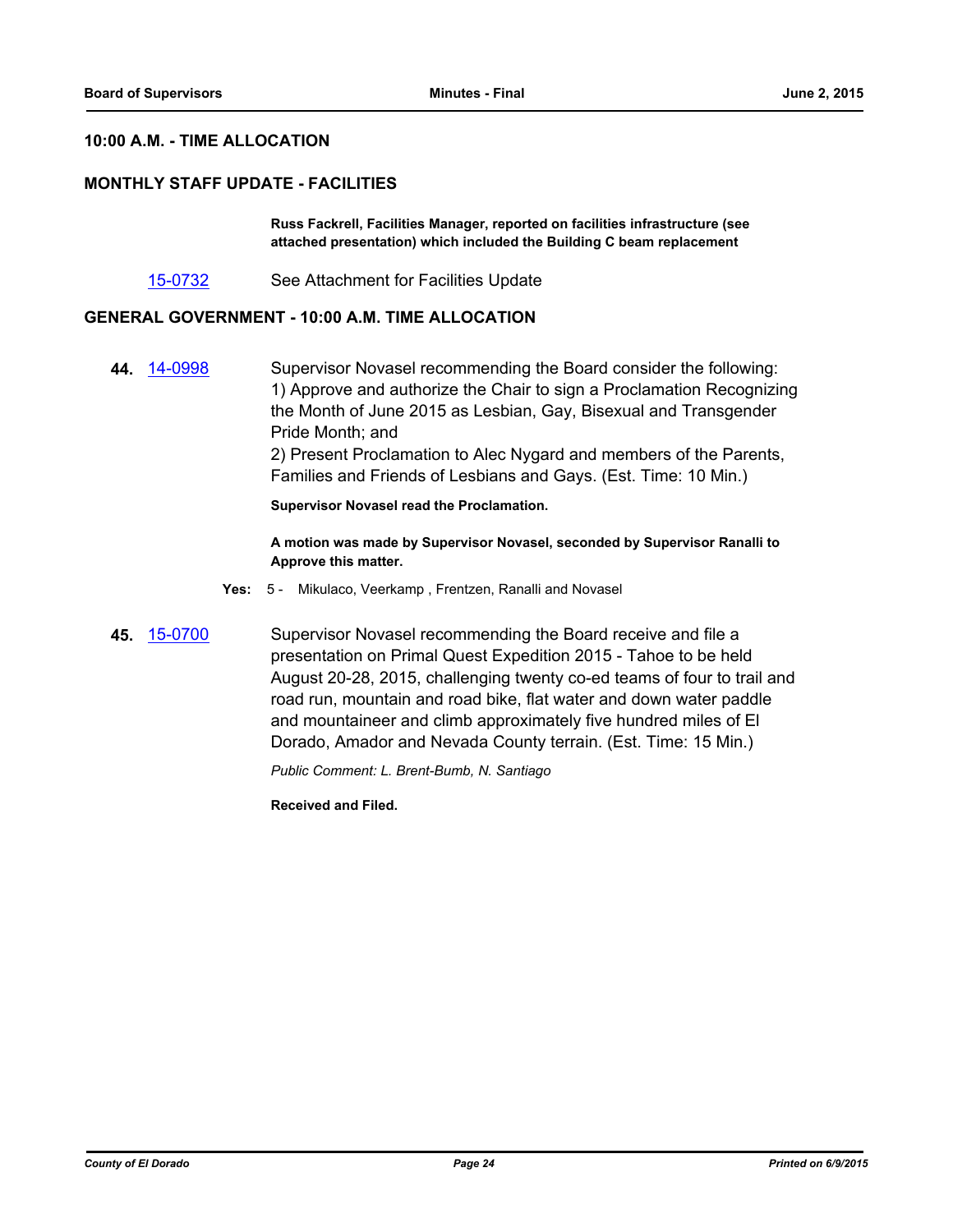**46.** [15-0524](http://eldorado.legistar.com/gateway.aspx?m=l&id=/matter.aspx?key=19696) Supervisor Novasel recommending the Board consider the following: 1) Receive and file a Presentation by Kathleen Guerrero, Executive Director of First 5 El Dorado, Children and Families First Commission, and Bill Roby, Executive Director of the El Dorado Community Foundation, to announce their partnership launching "Legacy El Dorado", proposing a community-based model offering prevention services to families through "hubs", mobile outreach, and connecting to direct services; and 2) Approve the First 5 El Dorado, Children and Families First

Commission 2012/17 Strategic Plan Update. (Est. Time: 30 Min.)

**A motion was made by Supervisor Novasel, seconded by Supervisor Ranalli to Approve this matter.**

**Yes:** 5 - Mikulaco, Veerkamp , Frentzen, Ranalli and Novasel

## **END 10:00 A.M. - TIME ALLOCATION**

### **11:00 A.M. - TIME ALLOCATION**

**47.** [12-0708](http://eldorado.legistar.com/gateway.aspx?m=l&id=/matter.aspx?key=15001) Chief Administrative Office and Human Resources presenting the fifth graduating class of the County of El Dorado Supervisors' Training Academy, Fall 2014 session. (Est. Time: 30 Min.)

> **This matter was Continued to June 9, 2015 upon Approval of the Consent Calendar.**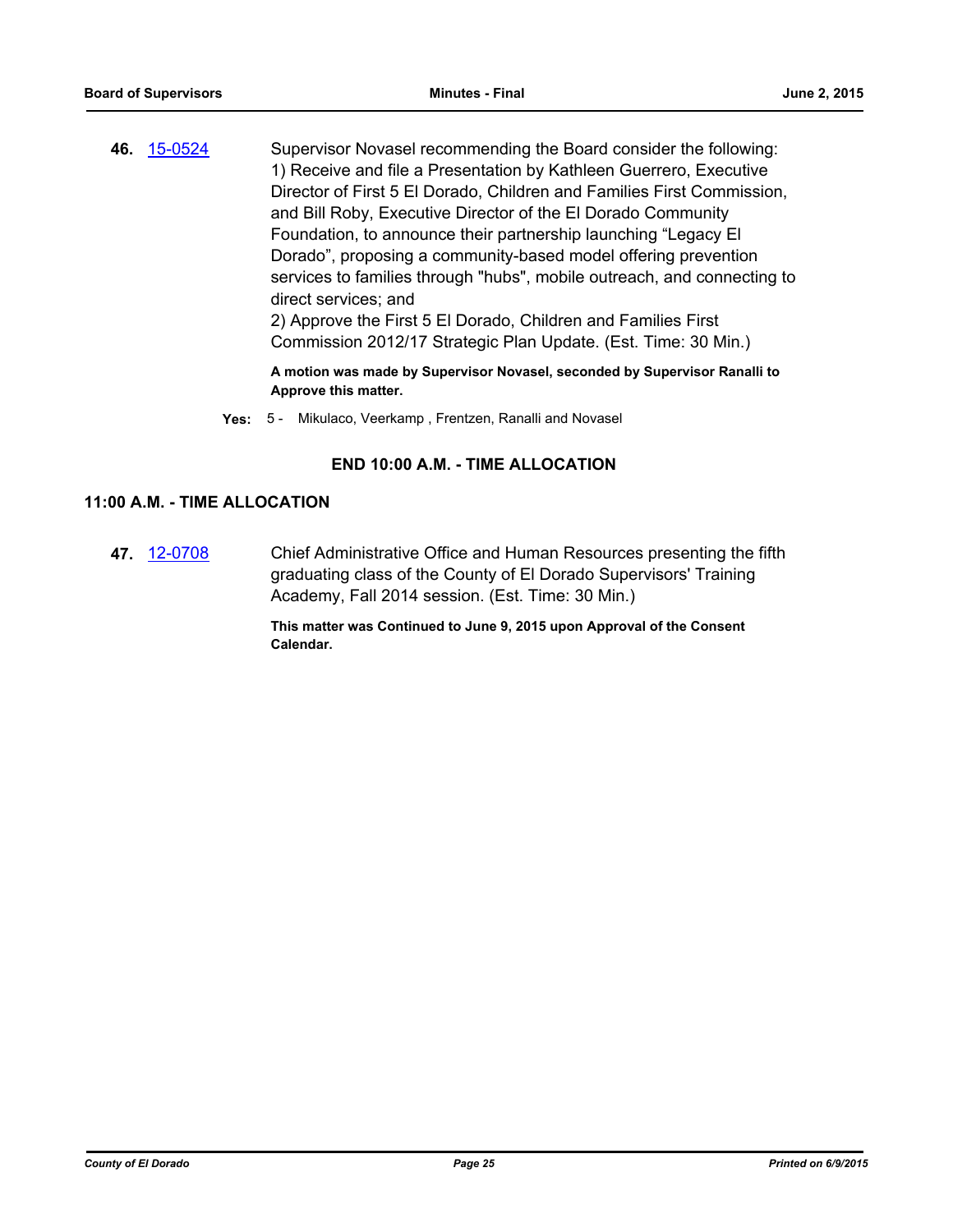#### **DEPARTMENT MATTERS**

## **GENERAL GOVERNMENT - DEPARTMENT MATTERS**

**48.** [15-0640](http://eldorado.legistar.com/gateway.aspx?m=l&id=/matter.aspx?key=19812) Chief Administrative Office recommending the Board approve the Early Separation Incentive Program for Fiscal Year 2015/16. (Cont. 5/19/15, Item 30)

*Public Comment: J. Copeland*

**A motion was made by Supervisor Ranalli, seconded by Supervisor Novasel to Approve this matter.**

**Yes:** 4 - Mikulaco, Veerkamp , Ranalli and Novasel

**Noes:** 1 - Frentzen

### **LAW AND JUSTICE - DEPARTMENT MATTERS**

**49.** [12-0092](http://eldorado.legistar.com/gateway.aspx?m=l&id=/matter.aspx?key=14377) Sheriff's Office recommending the Board approve and authorize the Chair to sign Amendment II to Agreement #329-S1211 with Lexipol, LLC to:

> 1) To increase compensation in the amount of \$4,500 for the period February 1, 2015 - January 31, 2016 for services relative to developing the Sheriff's Office Policy Manual, for a contract total not-to-exceed \$38,499;

- 2) Replace Article IV Ownership of Documents;
- 3) Replace Article VI Ownership of Rights;
- 4) Amend Article X Independent Contractor/Liability;
- 5) Remove Article XIX County Business License;
- 6) Add Article XXV Taxes;
- 7) Add Article XXVI Audit by California State Auditor;
- 8) Add Article XVII Change of Address; and
- 9) Revise Article XXVIII Limitation of Liability.

**FUNDING:** General Fund.

**A motion was made by Supervisor Frentzen, seconded by Supervisor Novasel to Approve this matter.**

**Yes:** 5 - Mikulaco, Veerkamp , Frentzen, Ranalli and Novasel

#### **END DEPARTMENT MATTERS**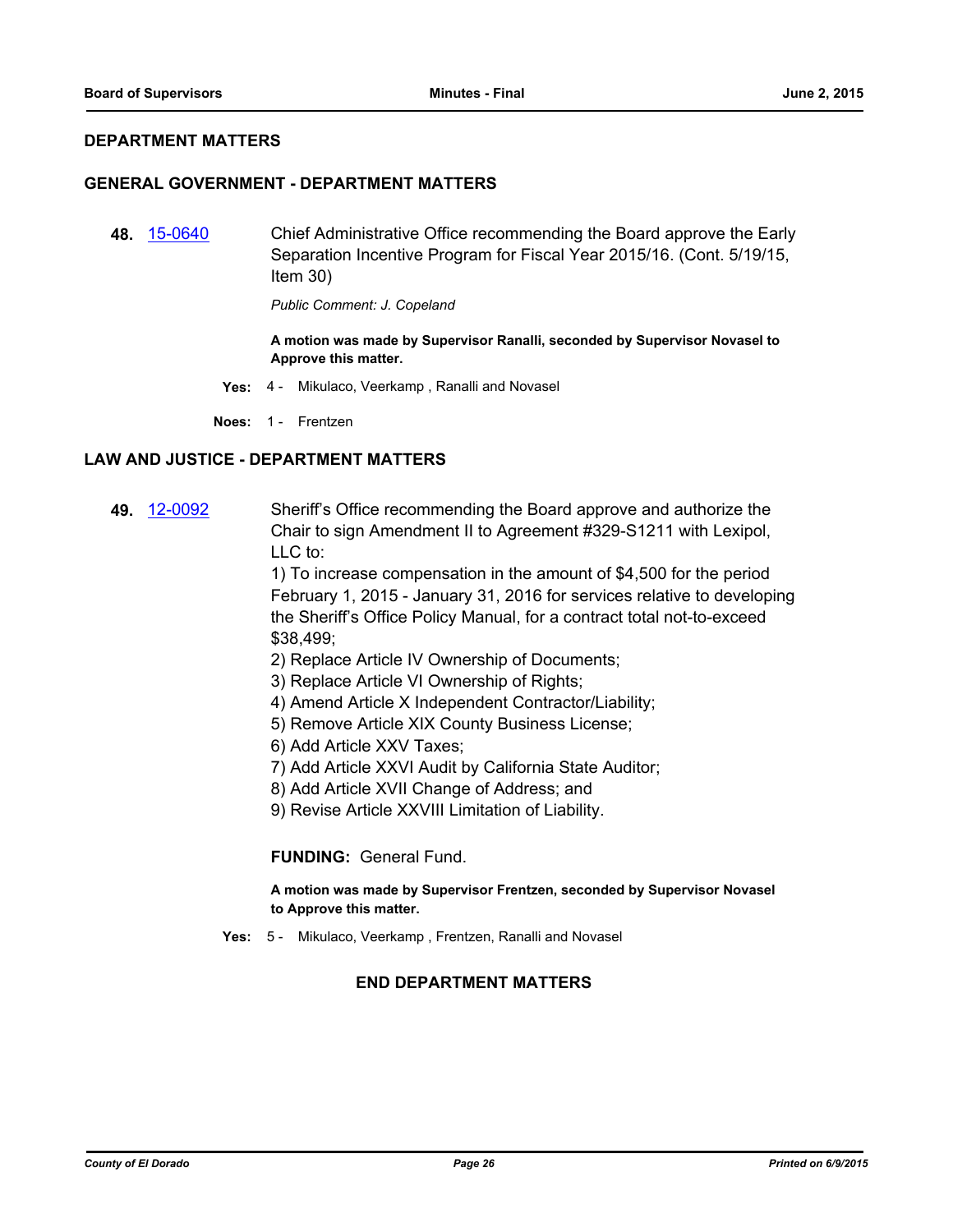## **2:00 P.M. - TIME ALLOCATION**

## **GENERAL GOVERNMENT - 2:00 P.M. TIME ALLOCATION**

**50.** [14-0532](http://eldorado.legistar.com/gateway.aspx?m=l&id=/matter.aspx?key=18015) Supervisor Veerkamp recommending the Board receive a presentation from the El Dorado County Youth Commission on their activities, goals and accomplishments for the 2014/15 term and a preview of ongoing activities for 2015/16. (Est. Time: 30 Min.)

**Received and Filed.**

**END 2:00 P.M. - TIME ALLOCATION**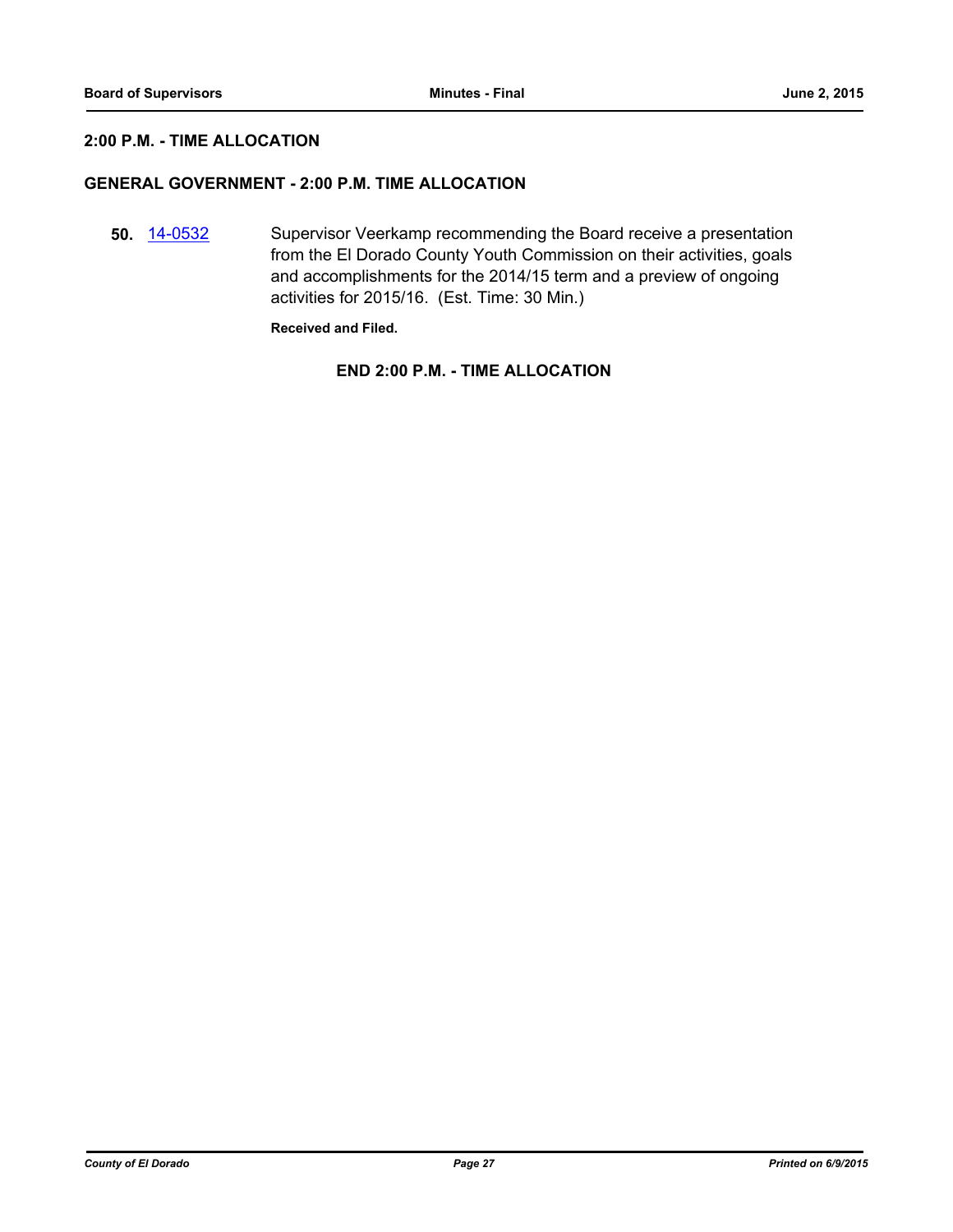## **CAO UPDATE**

**No update.**

## **ITEMS TO/FROM SUPERVISORS**

**No Items To/From Supervisors**

**ADJOURNED AT 2:38 P.M. in honor of Karen Smith.**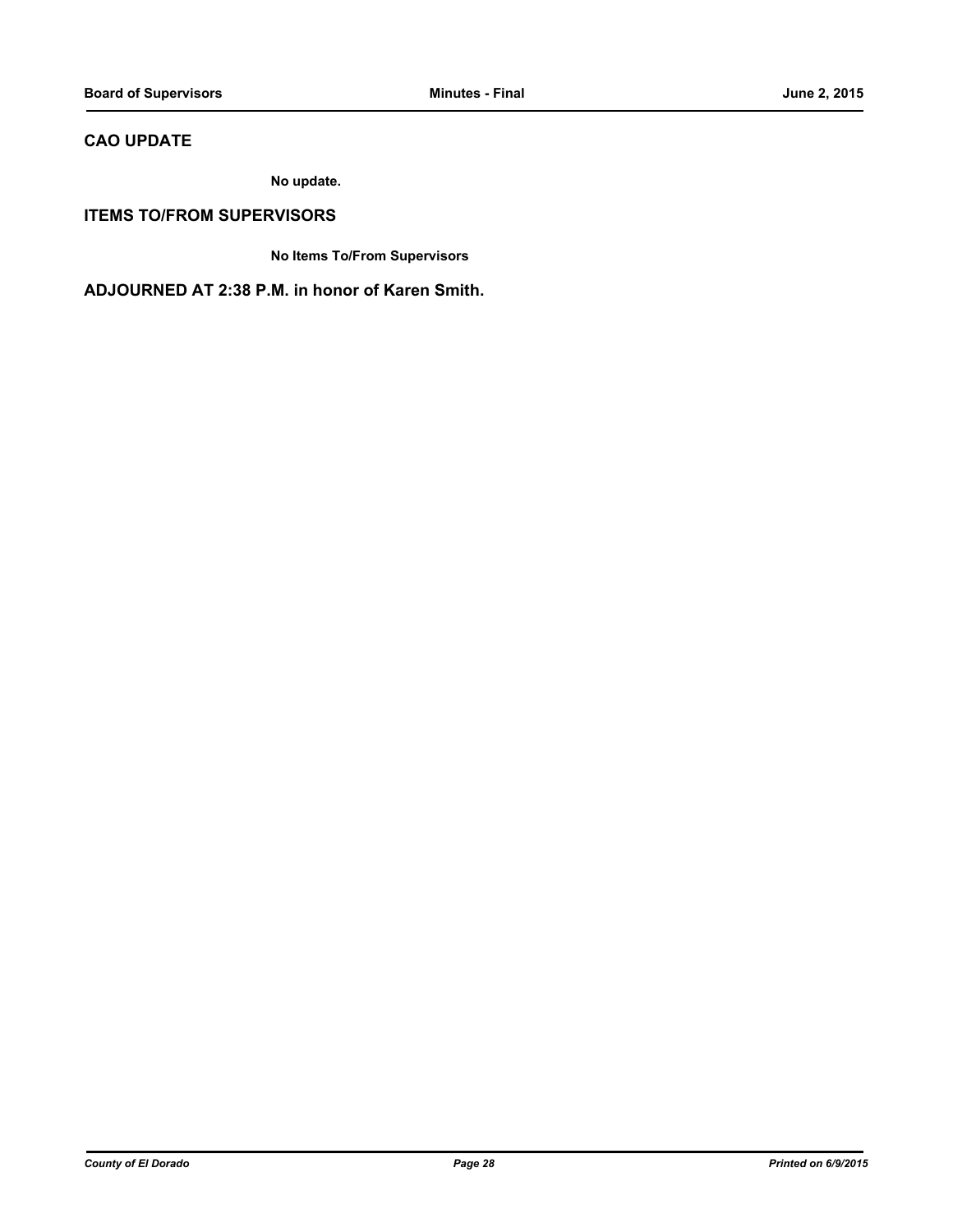## **CLOSED SESSION**

## **51.** [15-0713](http://eldorado.legistar.com/gateway.aspx?m=l&id=/matter.aspx?key=19887) **Pursuant to Government Code Section 54957.6 - Conference with Labor Negotiator:** County Negotiator: Director of Human Resources and/or designee. Employee Organization: El Dorado County Employees' Association Local No. 1; Operating Engineers Local Union No. 3 representing employees in the Corrections, Probation and Trades and Crafts Bargaining Units; Deputy Sheriffs' Association representing employees in the Law Enforcement Unit; El Dorado County Managers' Association; El Dorado County Deputy County Counsel Association; El Dorado County Criminal Attorneys' Association; El Dorado County Law Enforcement Managers' Association; and Unrepresented Management. (Est. Time: 20 Min.) **No Action Reported. All five Supervisors participated. 52.** [15-0680](http://eldorado.legistar.com/gateway.aspx?m=l&id=/matter.aspx?key=19852) **Pursuant to Government Code Section 54957.6 - Conference with Labor Negotiator**: County Negotiator: Jack Hughes of Liebert, Cassidy, Whitmore; Director of Health and Human Services Agency and/or designee. Non-employee organization: In-Home Supportive Services. (Est. Time: 20 Min.)

**No Action Reported. All five Supervisors participated.**

## **53.** [15-0689](http://eldorado.legistar.com/gateway.aspx?m=l&id=/matter.aspx?key=19862) **Pursuant to Government Code Section 54957- Public Employee Appointment.** Title: Chief Administrative Officer. (Est. Time: 15 Min.)

**No Action Reported. All five Supervisors participated.**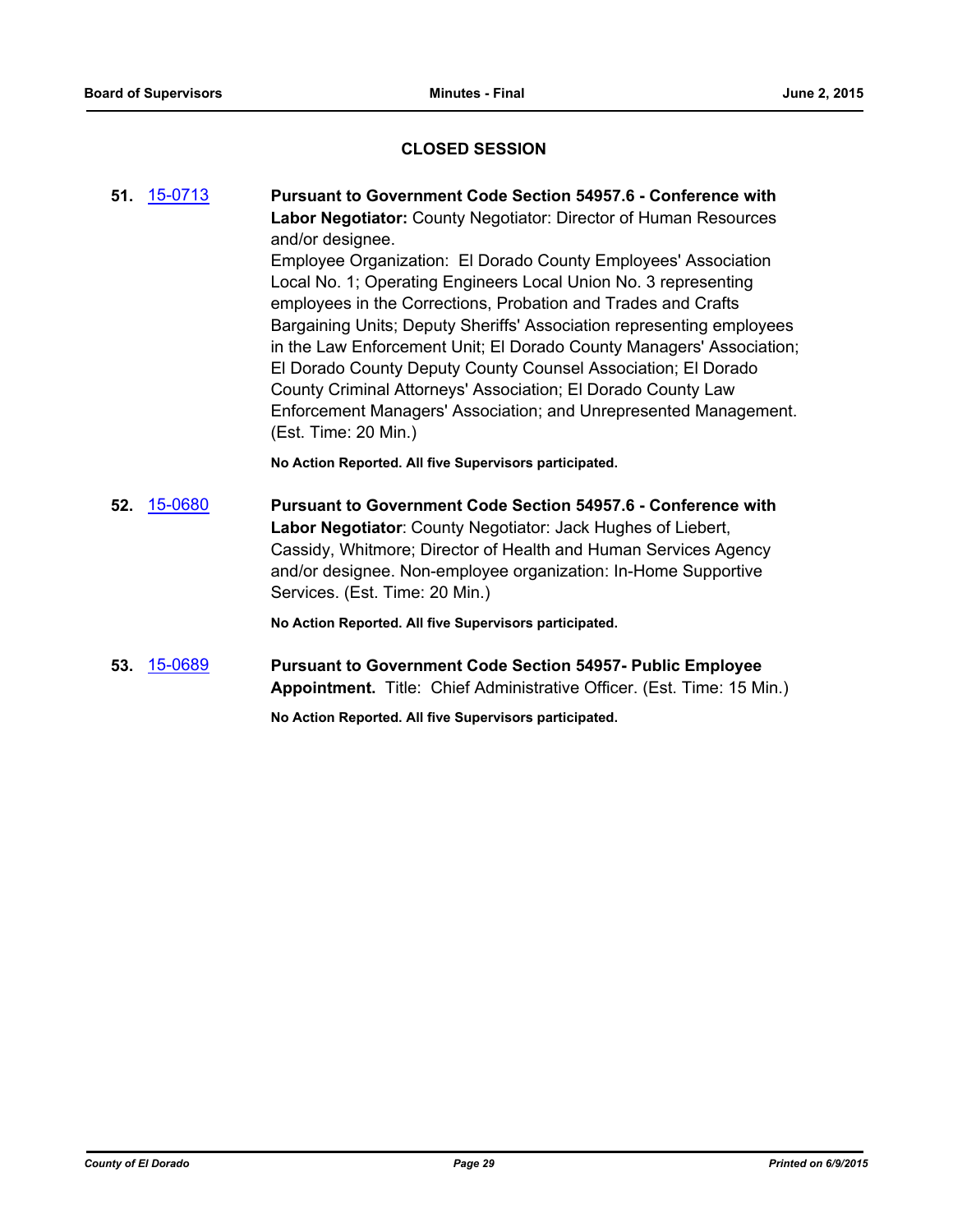On August 19, 2003, the Board adopted the following protocol: It is a requirement that all speakers, County staff and the public, when approaching the podium to make a visual presentation to the Board of Supervisors, must provide the Clerk with the appropriate number of hard copies of the presentation for Board members and the audience. Only those speakers that provide this required number of hard copies will be permitted to proceed with a visual presentation.

Persons interested in serving on any Board of Supervisors ADVISORY BOARD, COMMITTEE, OR COMMISSION are encouraged to complete and submit an Application Form to the Clerk of the Board of Supervisors. The application is available online at: http://www.edcgov.us/BOS/Forms.aspx or at the Board of Supervisor's office, 330 Fair Lane, Placerville, CA.

Digital Recordings of regular, Tuesday Board of Supervisors meeting are BROADCAST ON CABLE TV as follows:

West Slope - Comcast - Channel 15, Wednesday at 1:00 P.M. (day after Tuesday meeting) and Tuesday at 7:00 A.M. (One week after previous Tuesday Meeting)